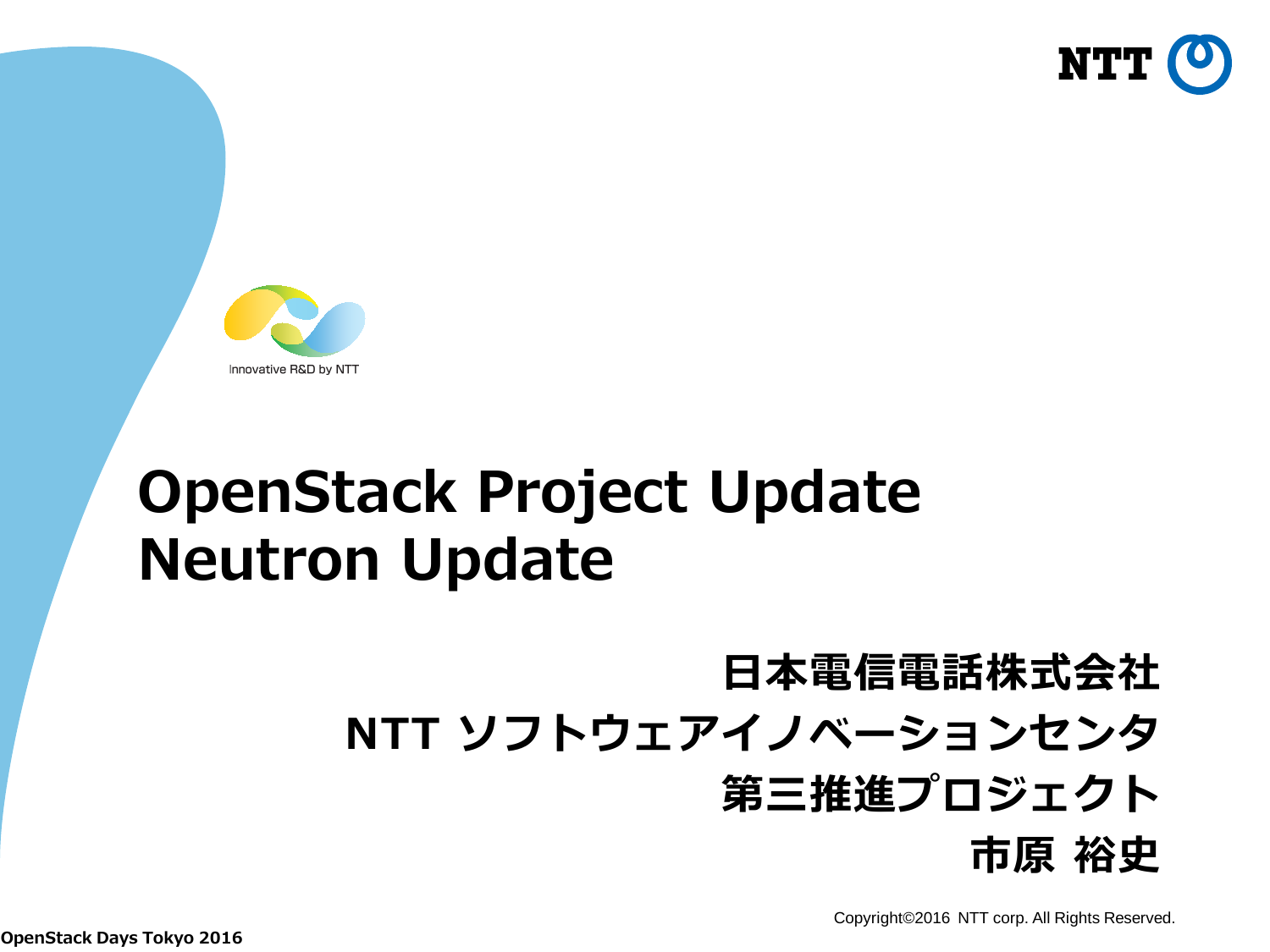



#### **市原 裕史**

#### • **所属**

• NTT SIC 第三推進プロジェクト

#### • **OpenStack Developer**

• Neutron Core Reviewer、その他プロジェクトへの貢献

### • **技術: SDN/NFV中心**

- パブリッククラウドの開発
- LinuxconでDPDKスイッチの性能の発表
- Neutronへの機能提案



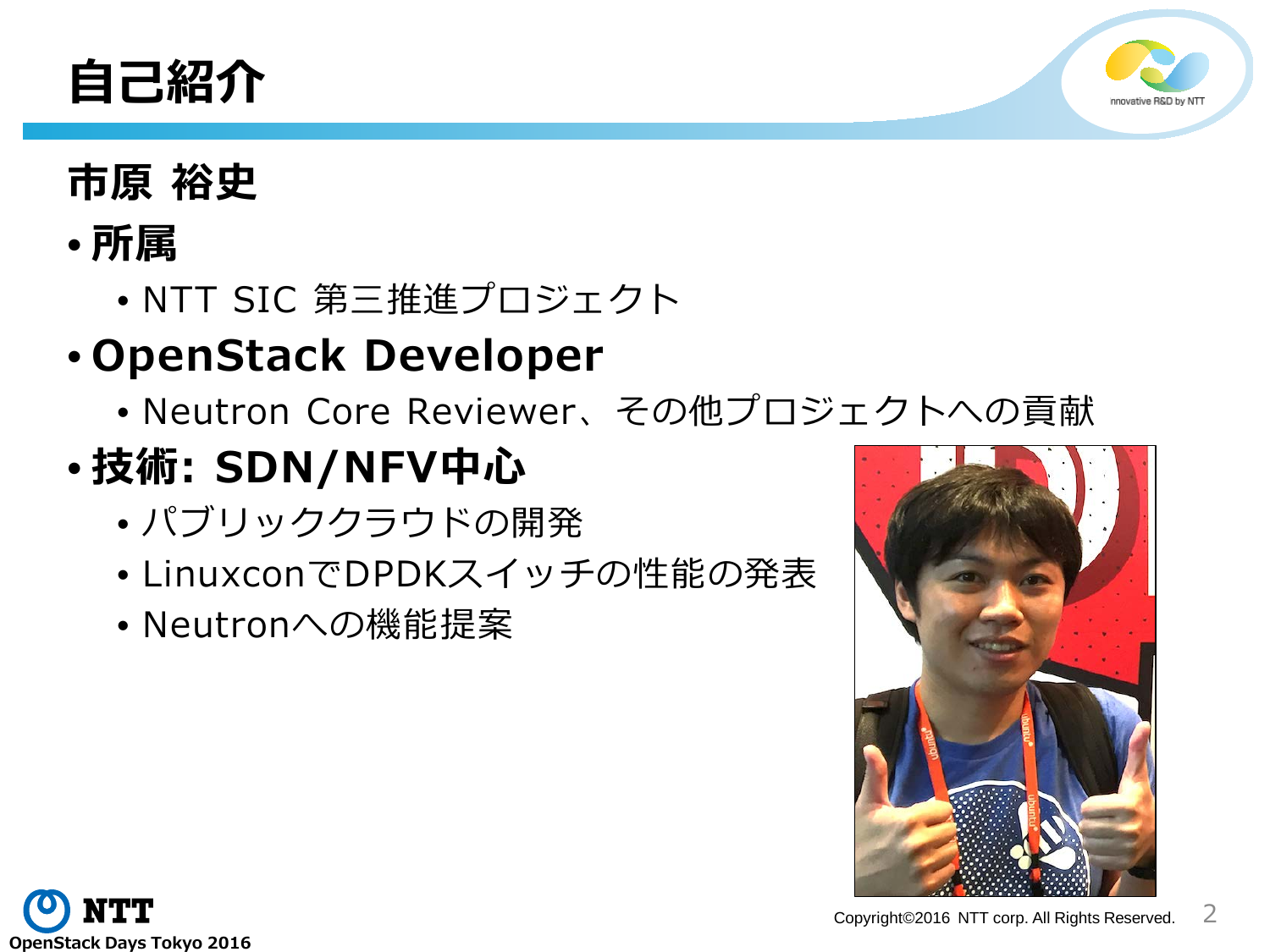



## **Mitaka New Features & Newton New Feature Plans**



Copyright©2016 NTT corp. All Rights Reserved.  $\overline{3}$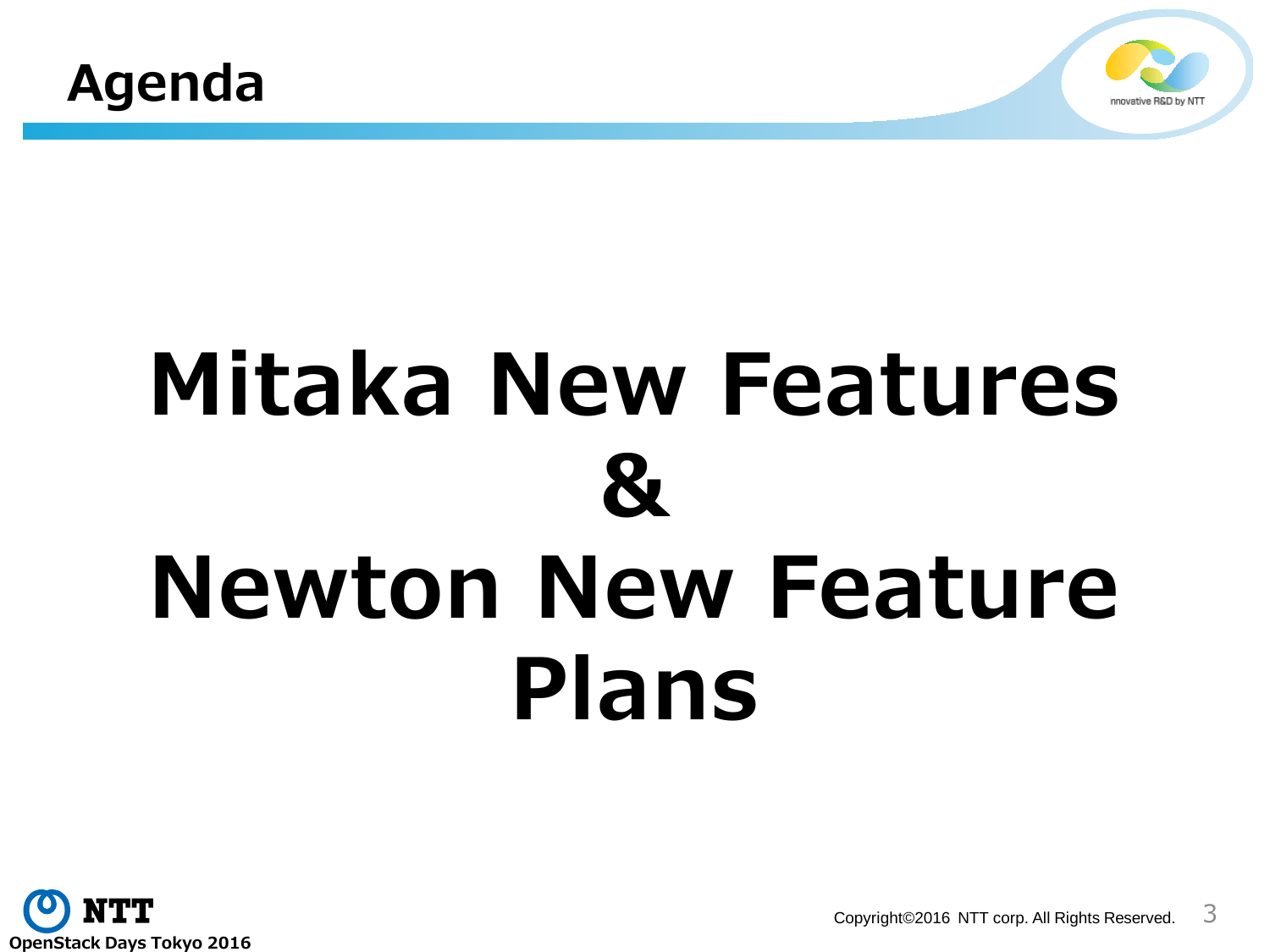## **Mitaka New Features**





#### • **新機能を含む、44の変更が加えられた**

- Availability Zone
- QoS

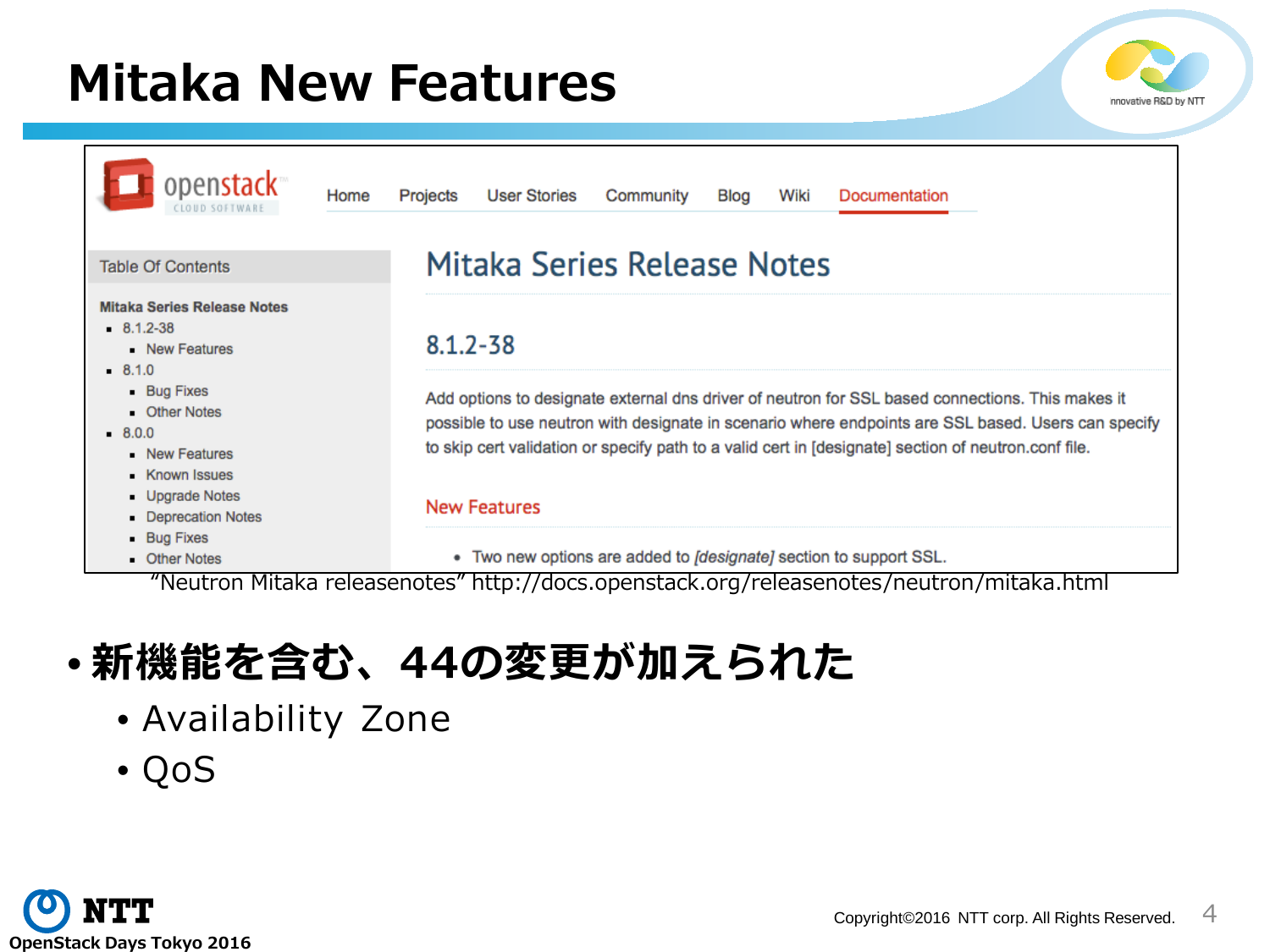

# **Availability Zone**

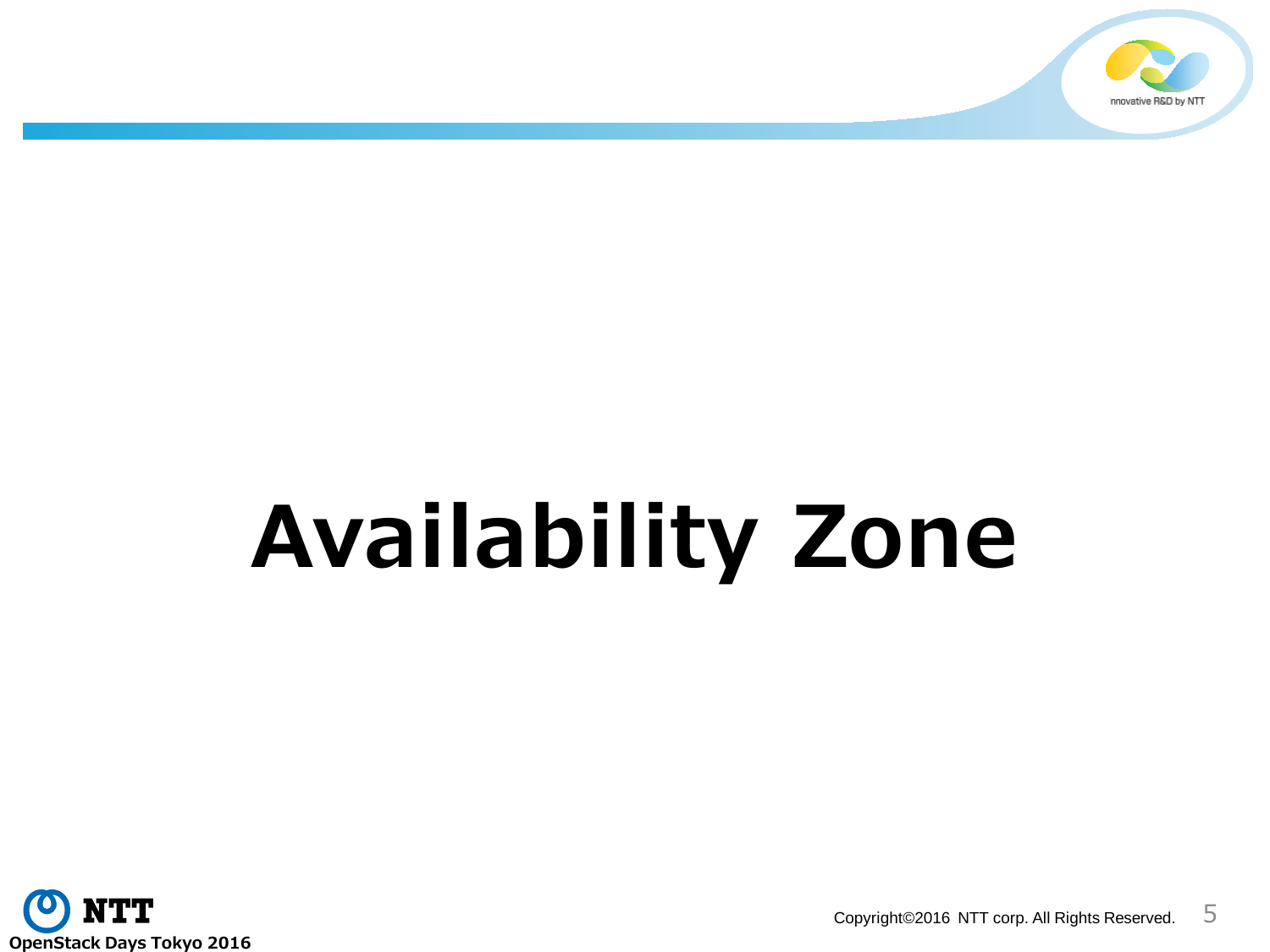## **Availability Zone がない状態**



• **L3HA機能やMultiple DHCP機能により冗長可能**



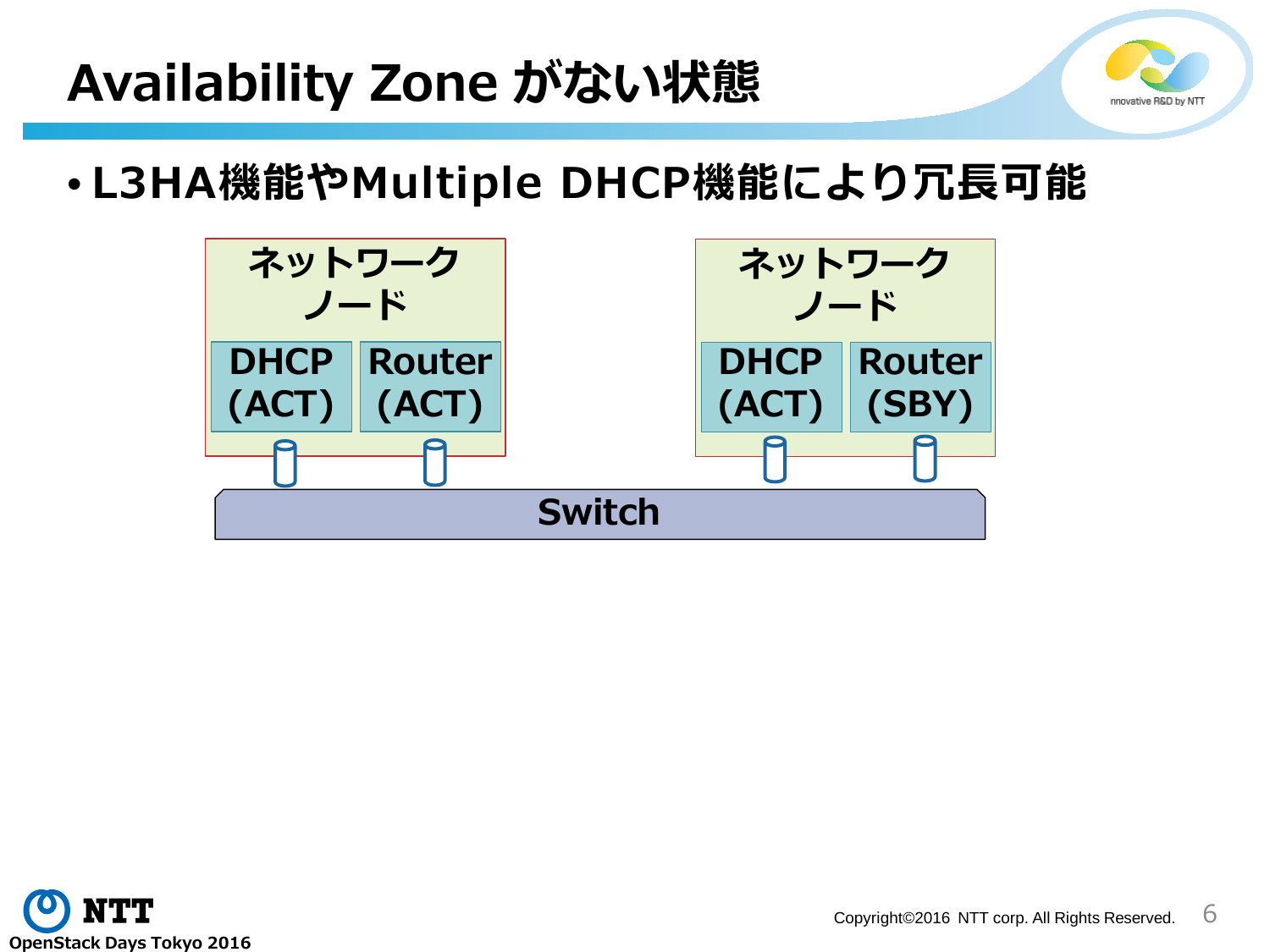## **Availability Zone がない状態**



• **L3HA機能やMultiple DHCP機能により冗長可能**



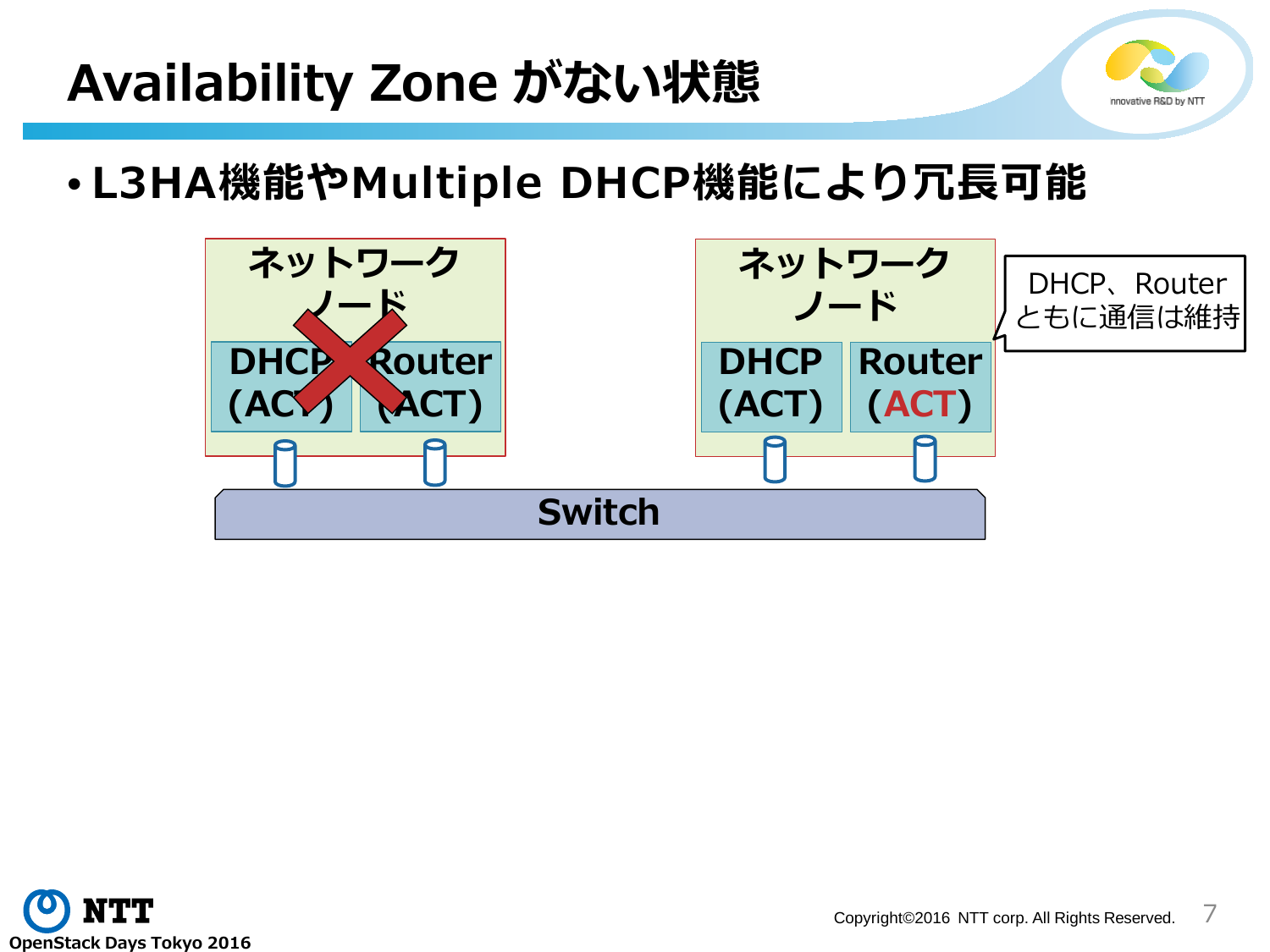## **Availability Zone がない状態**



• **L3HA機能やMultiple DHCP機能により冗長可能**



• **複数のネットワークノードにまたがる障害に対応不可**



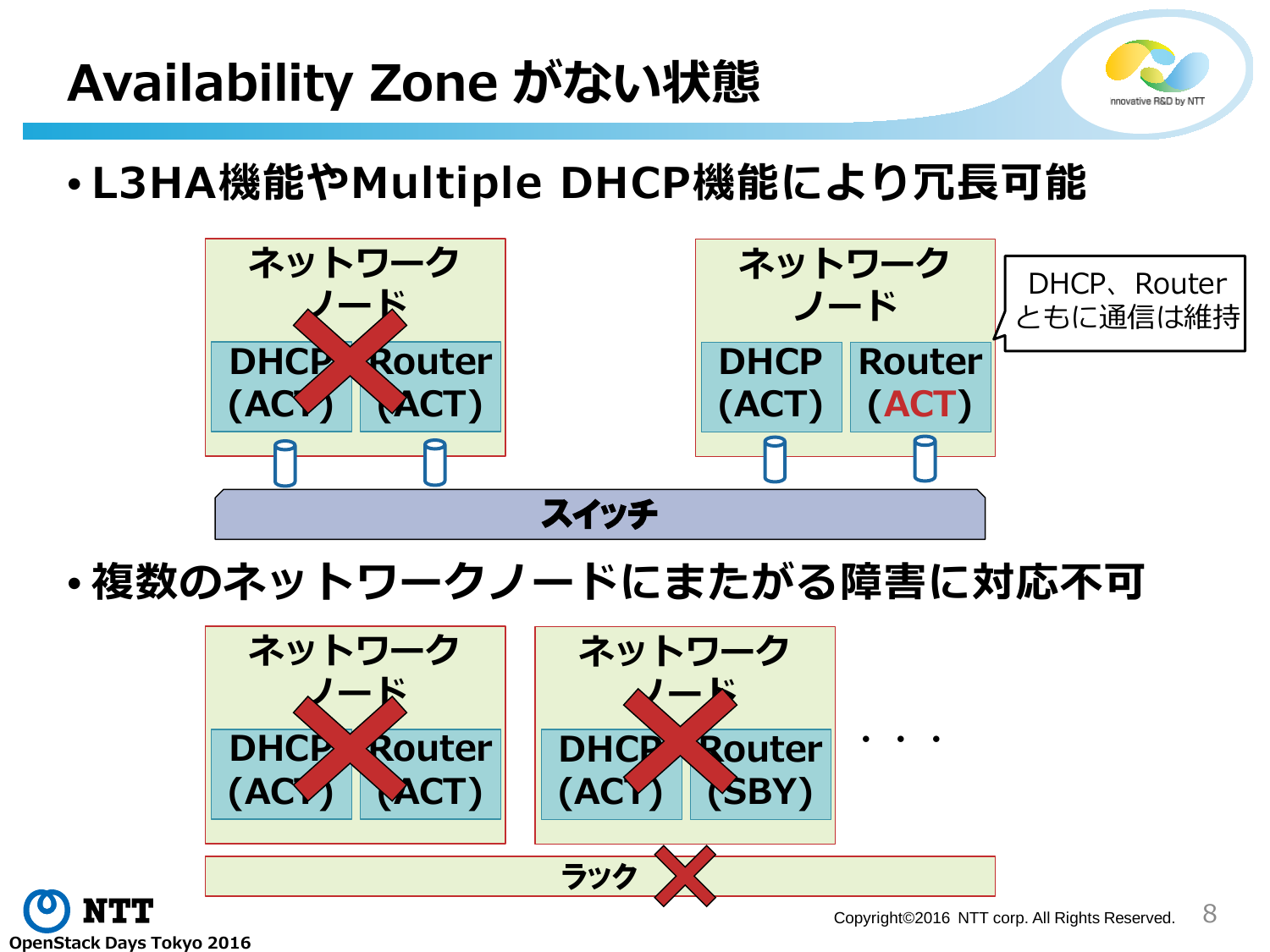### **Availability Zone を利用**



- **管理者が各ノードのAvailability Zoneを設定**
	- ノードAはAZ1、ノードBはAZ2等
- **ユーザはリソース作成時にAZ候補を指定**

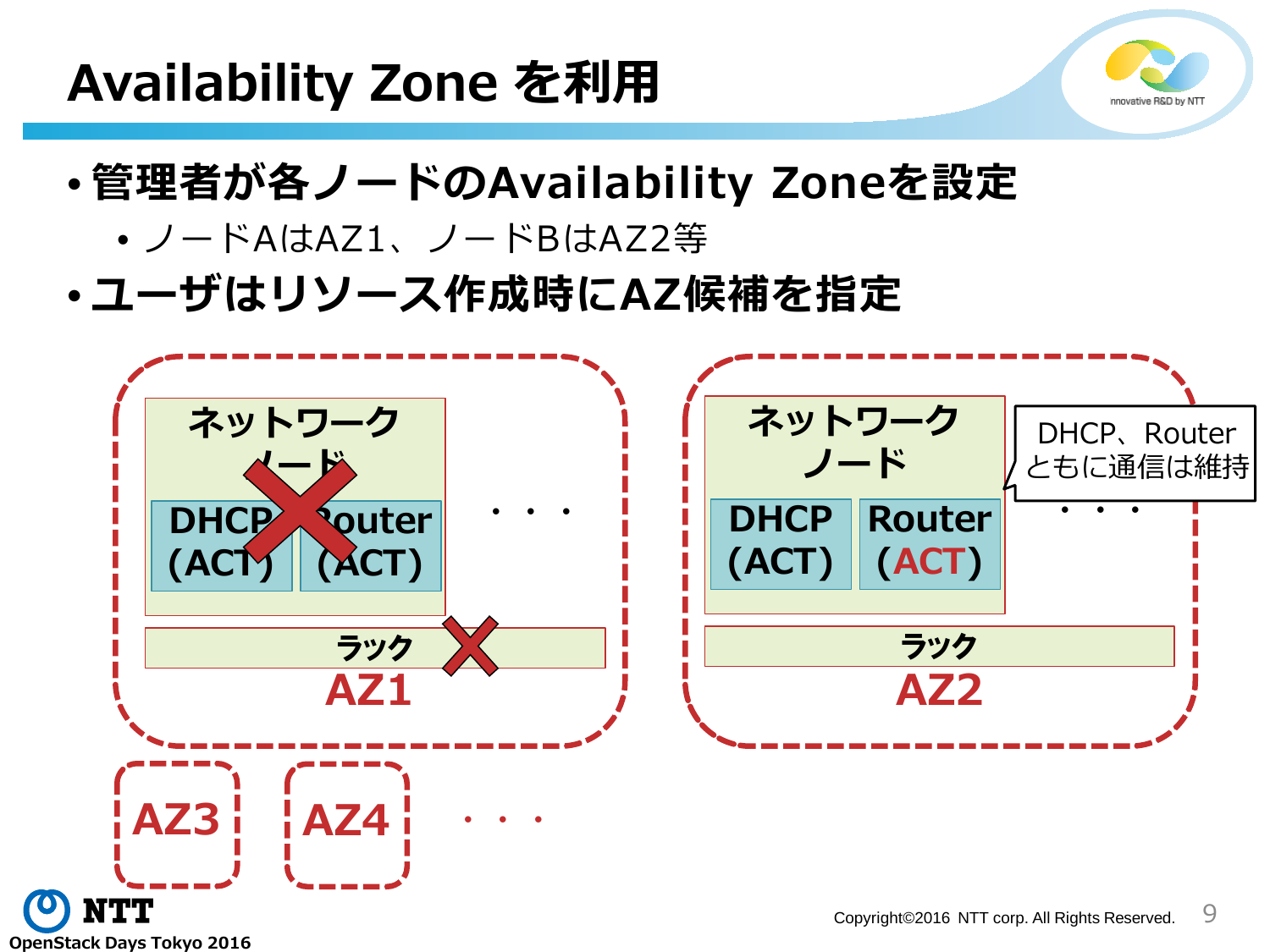

# **QoS**

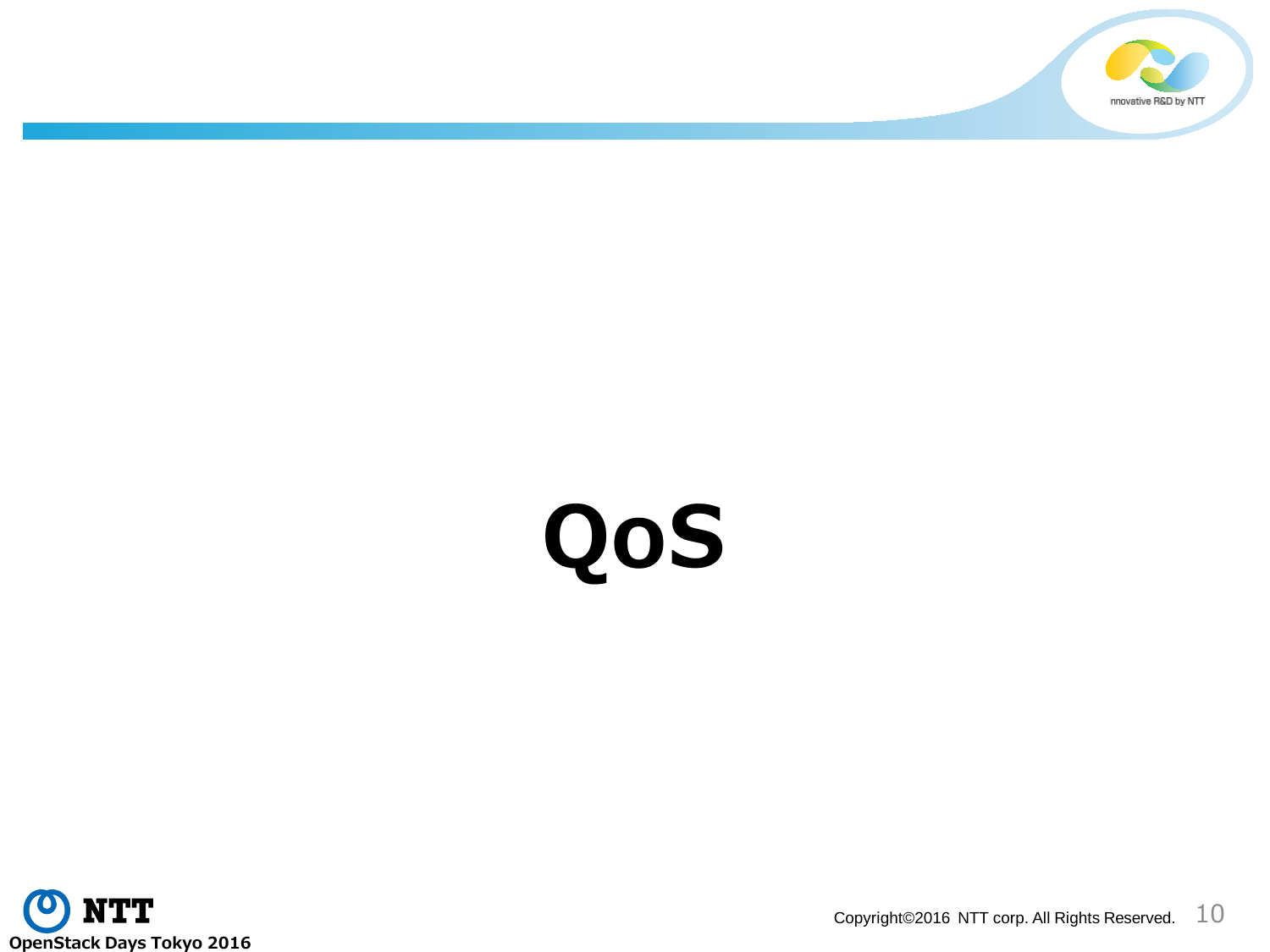## **QoS in Mitaka**



- **Linuxbridge agent が QoS 機能に対応**
- **ロールベースアクセス制御(RBAC) に対応**

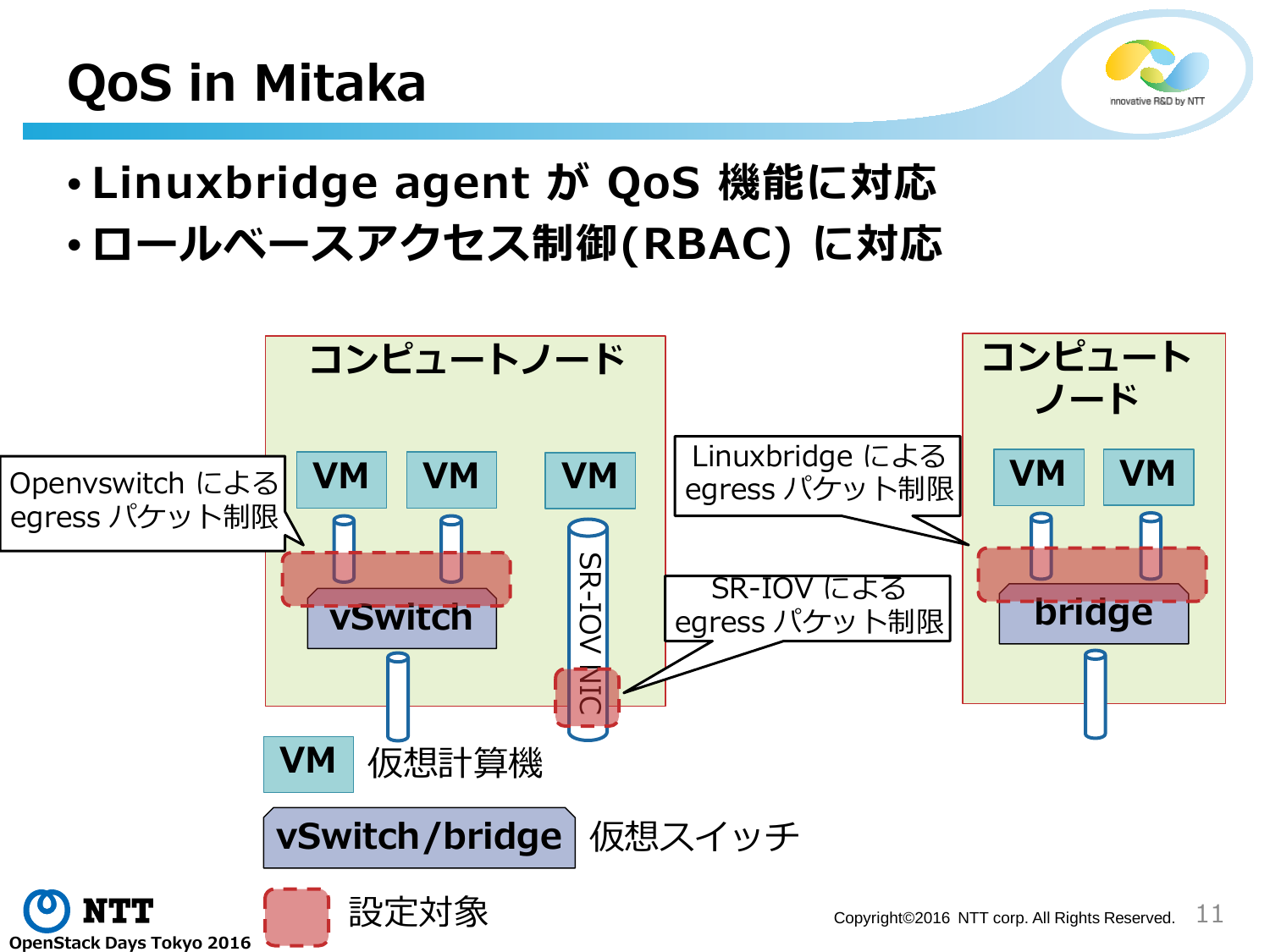#### **Newton New Feature Plans**

- **QoS ingress rule/DSCP/帯域保証**
- **Get me a Network**
- **OpenStack Client への移行**
- **Upgrade**
- **Neutron Stadium**

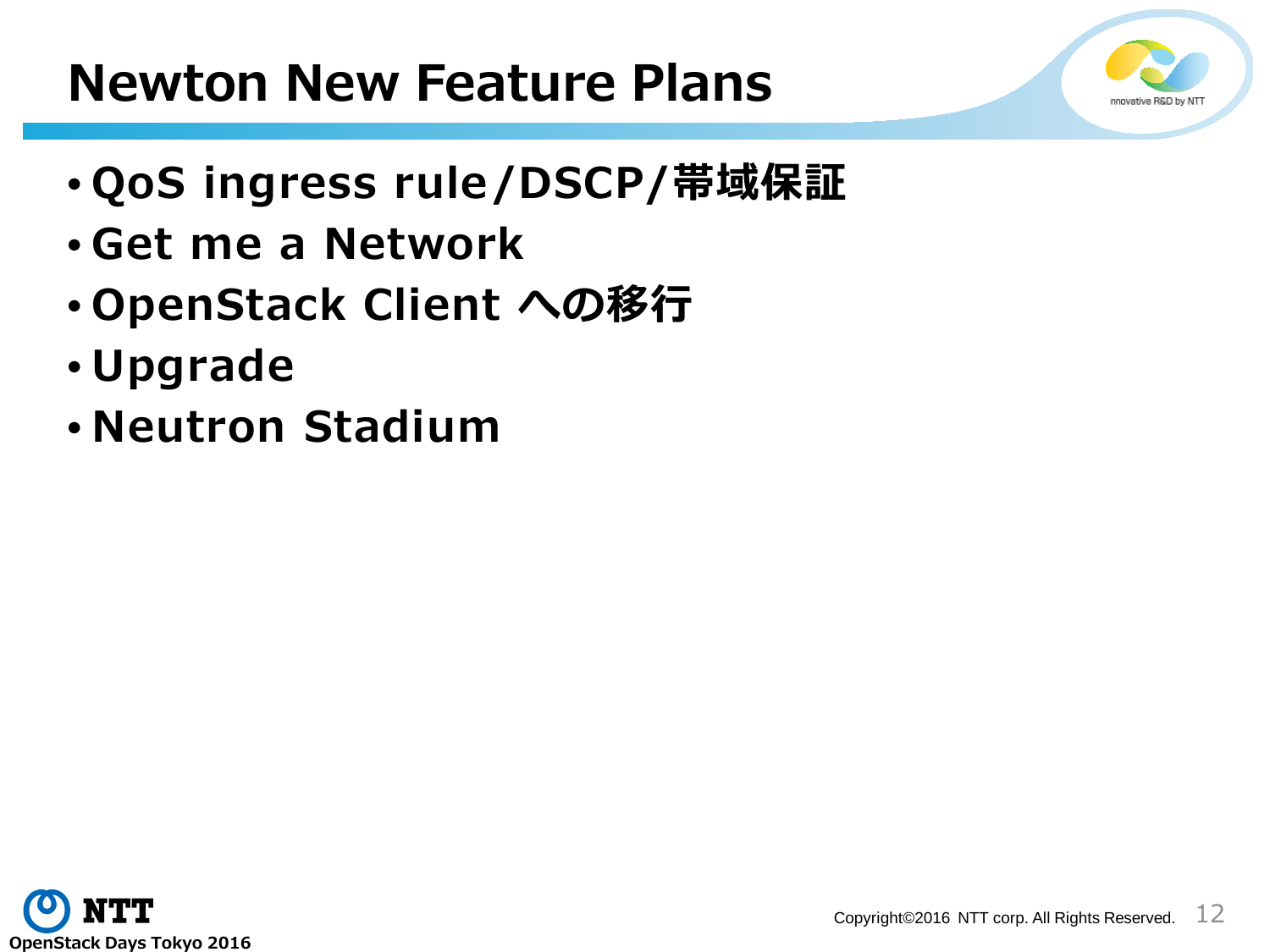

# **QoS in Newton**

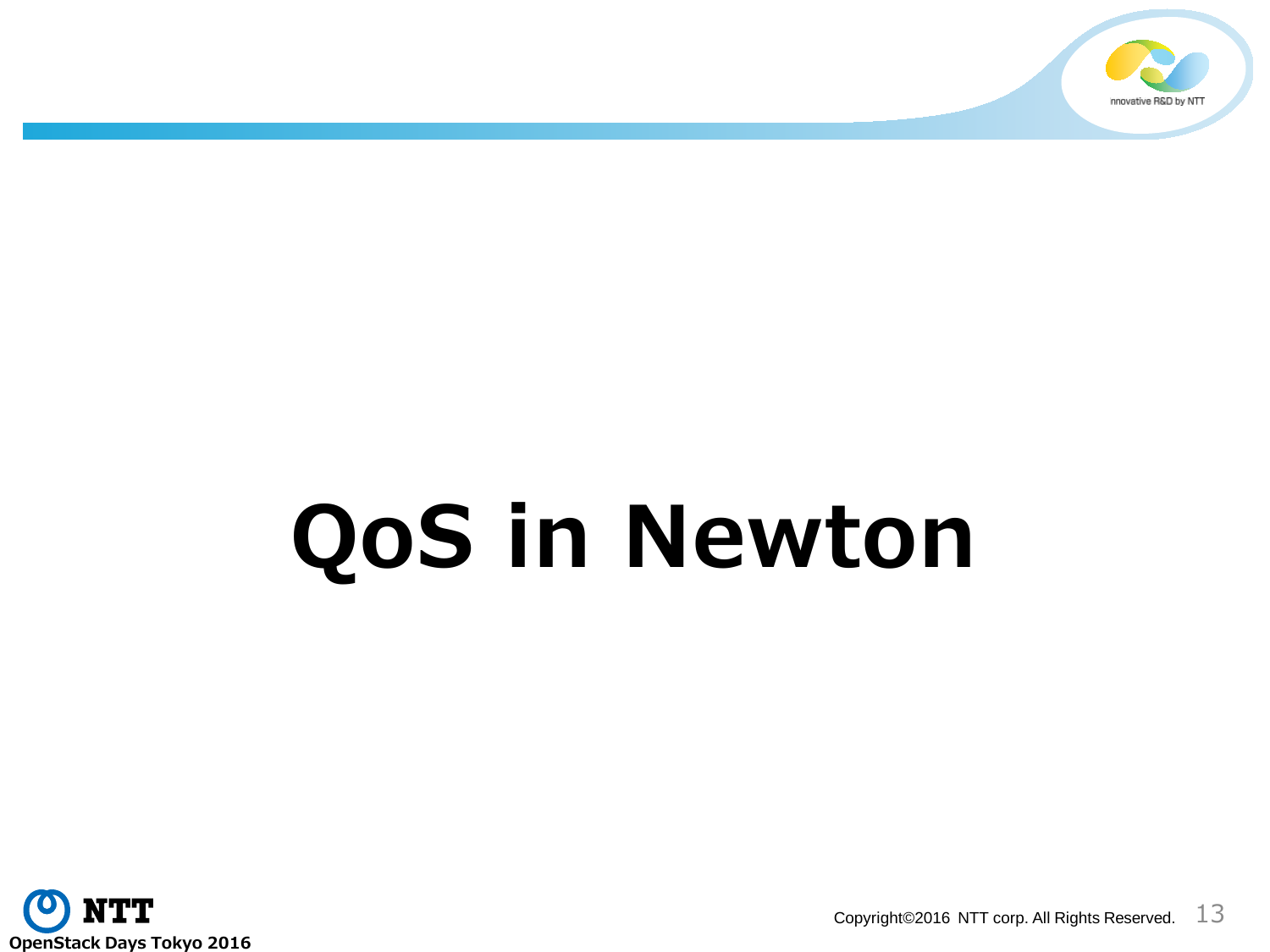



#### • **QoSを実現するための様々な新機能を提供**

• 帯域制限、帯域保証、DSCP付加など

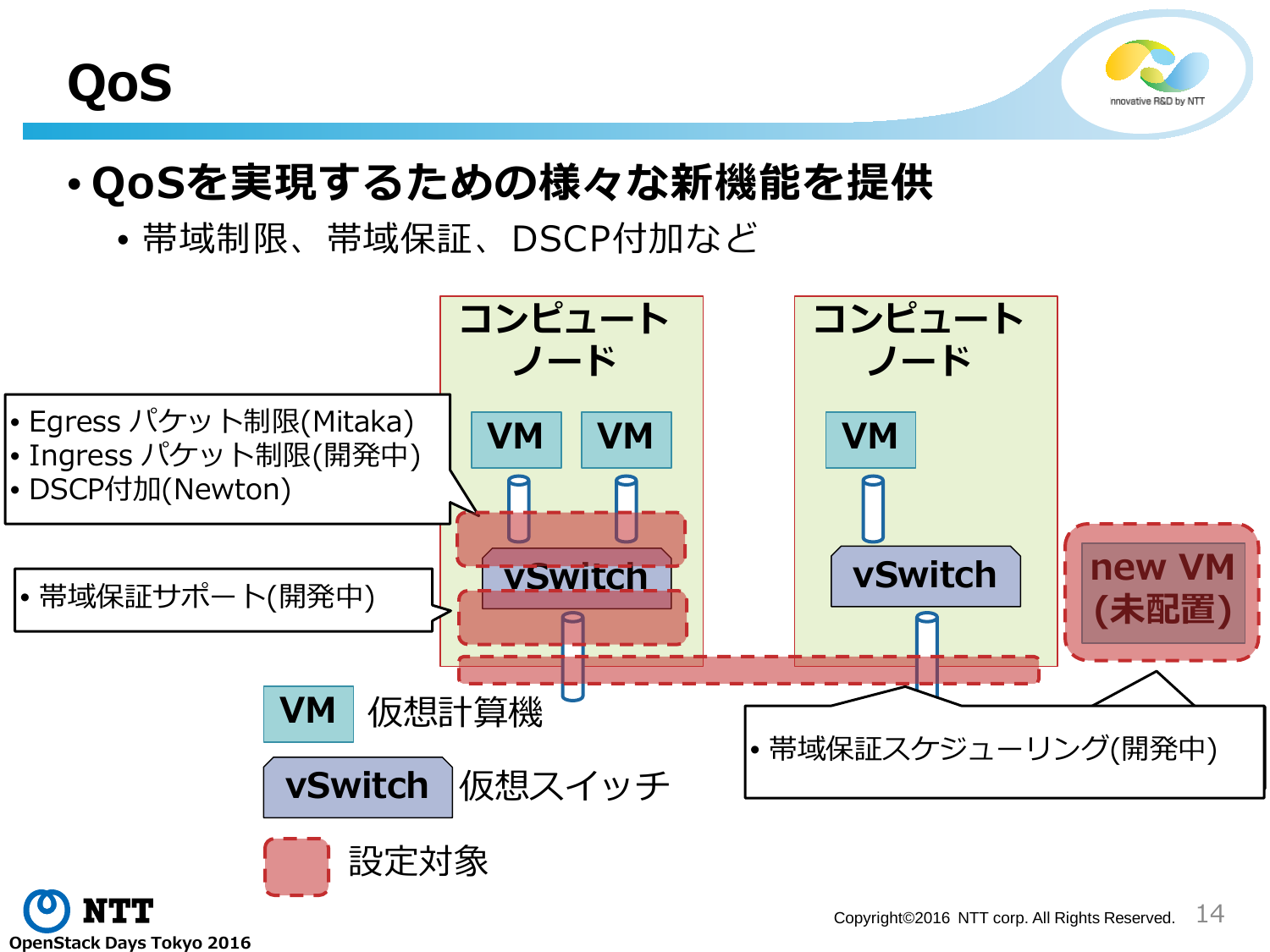QoS 帯域保証スケジューリング





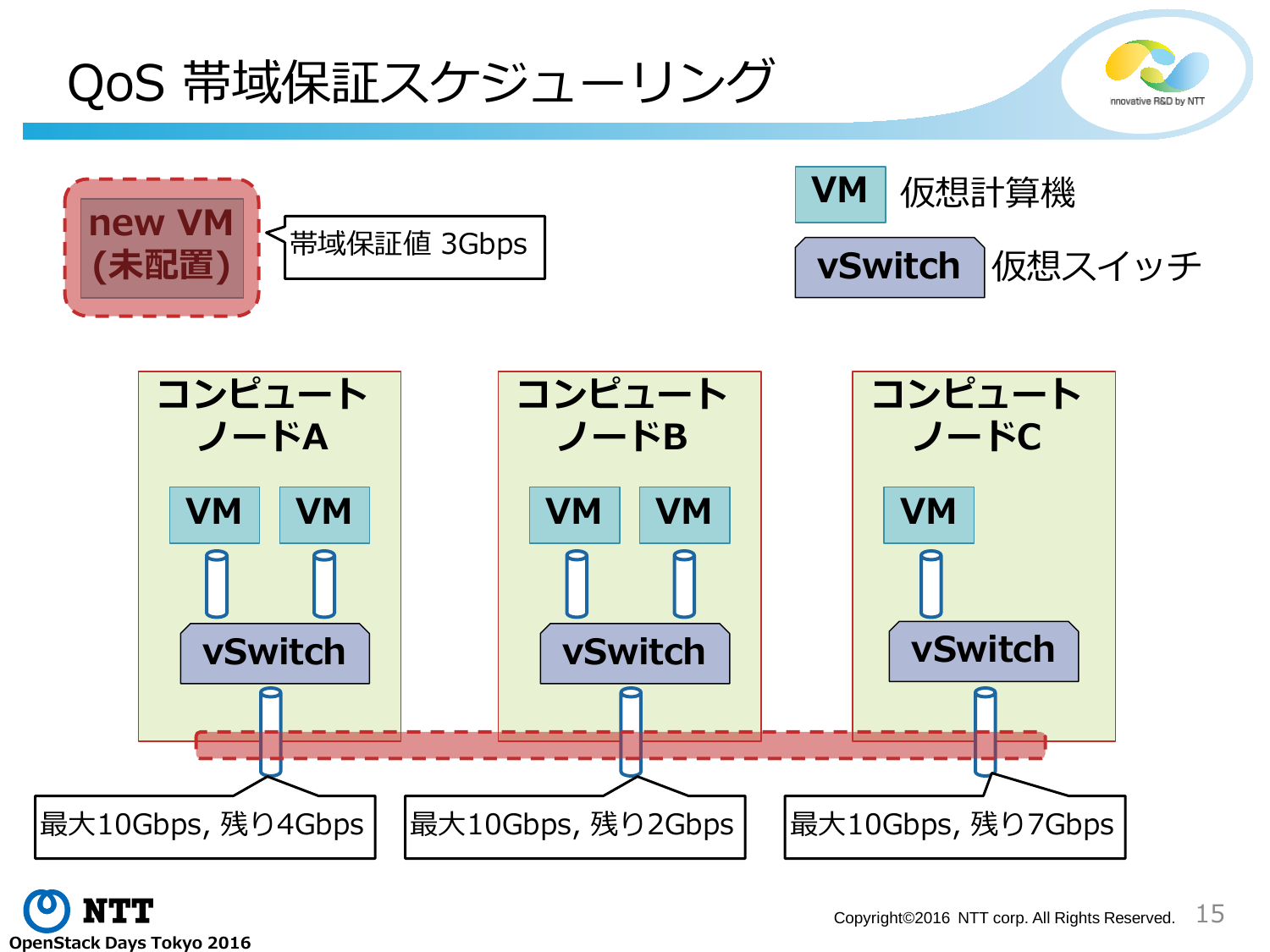QoS 帯域保証スケジューリング







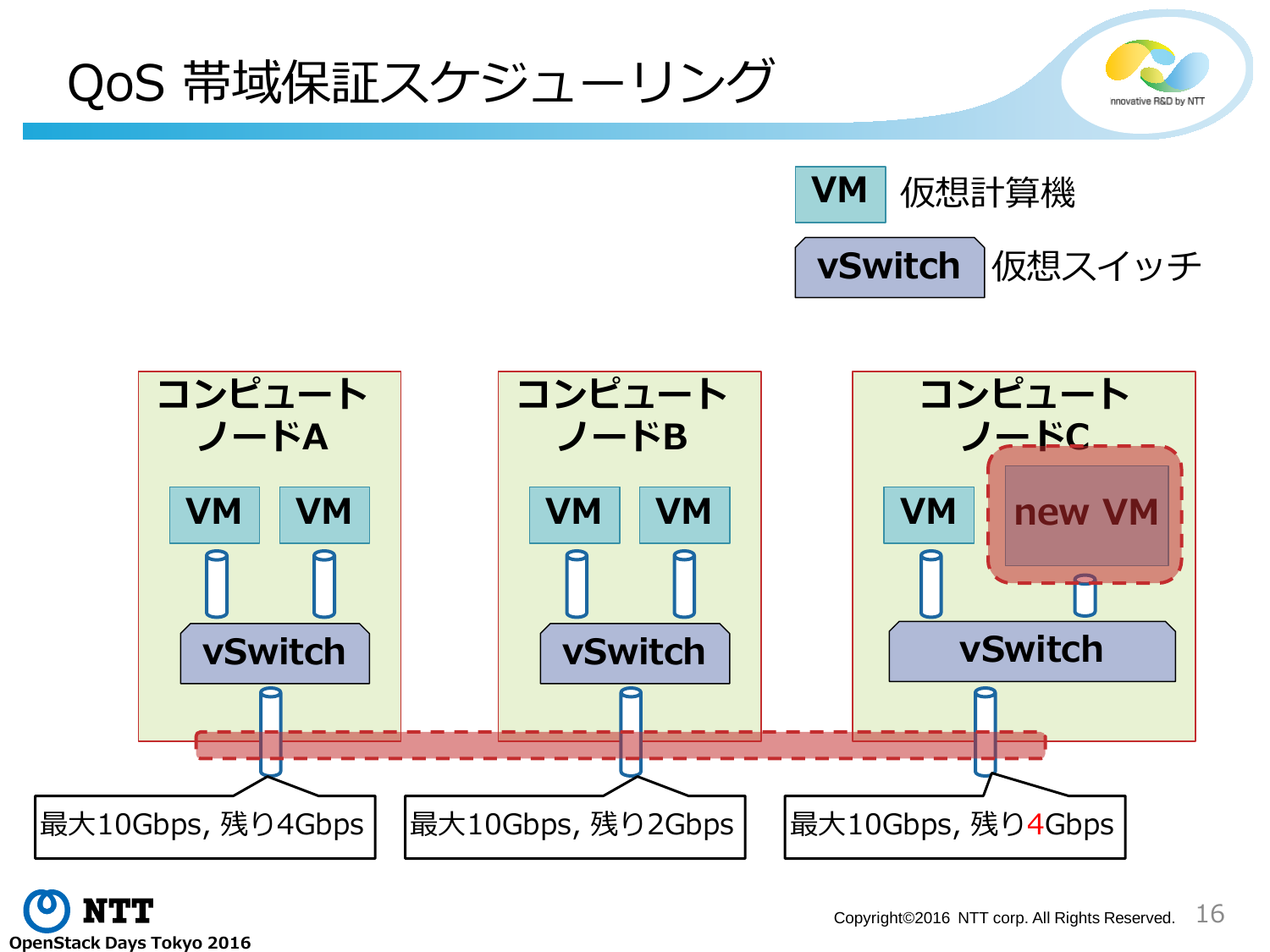

## **Get me a Network**

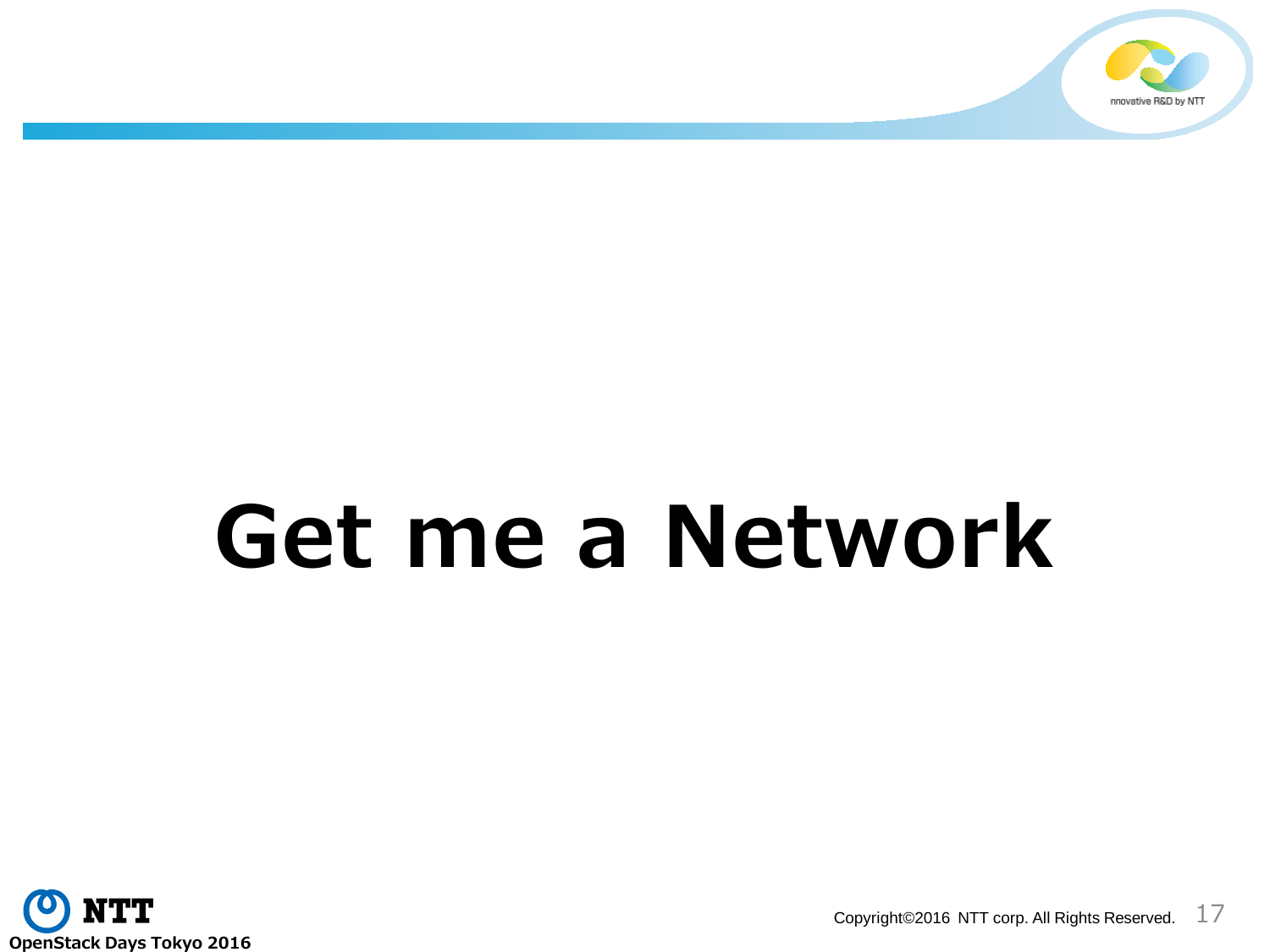## **Get me a Network なしの従来の手順**

• **従来のVM作成のプロセスにおいてユーザはあらかじめ 仮想ネットワークを作成しなければならなかった**

novative R&D by NT

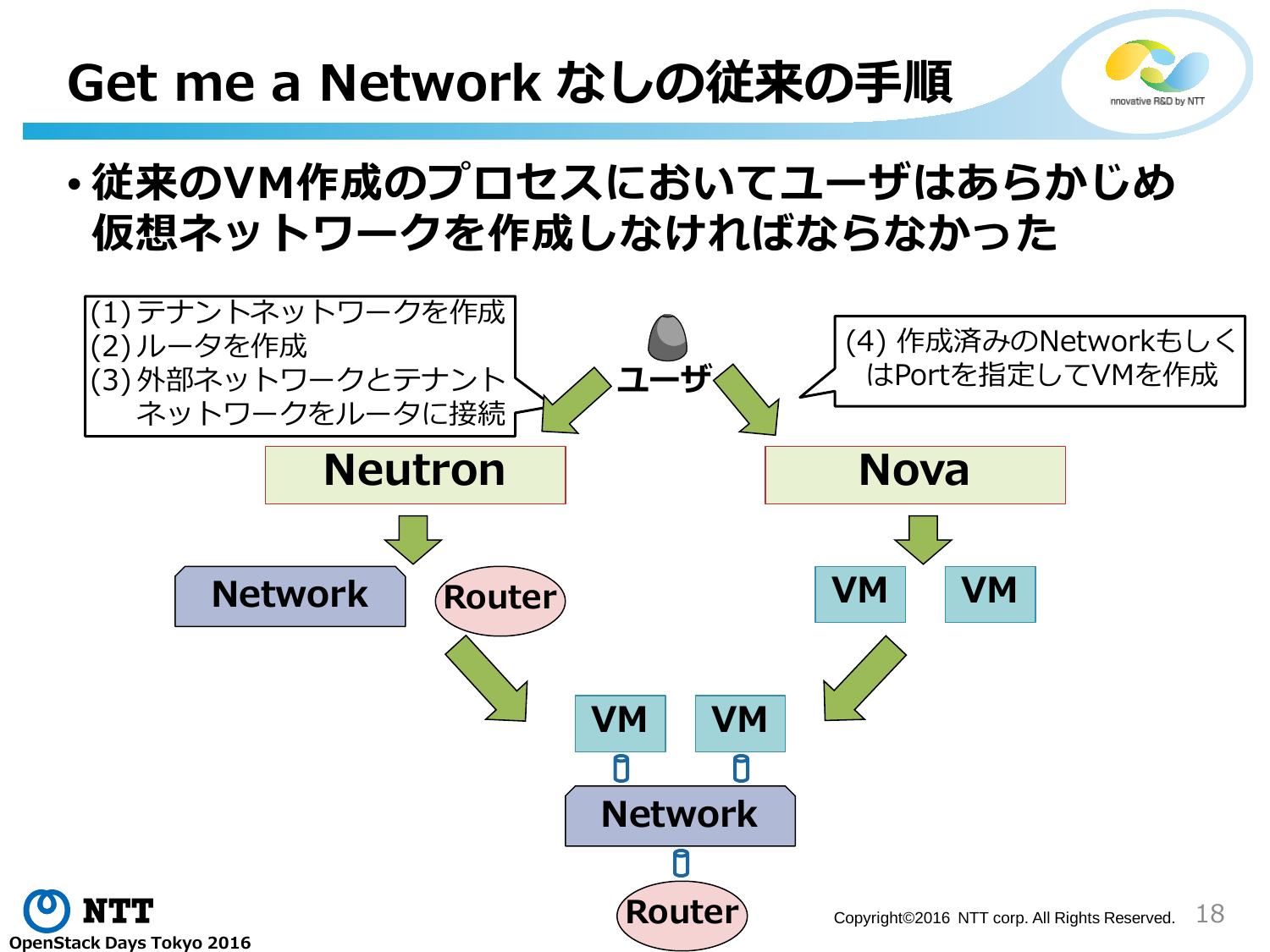#### **Get me a Network を利用**



• **Neutronが自動でネットワークとルータを作成し設定 を行う**

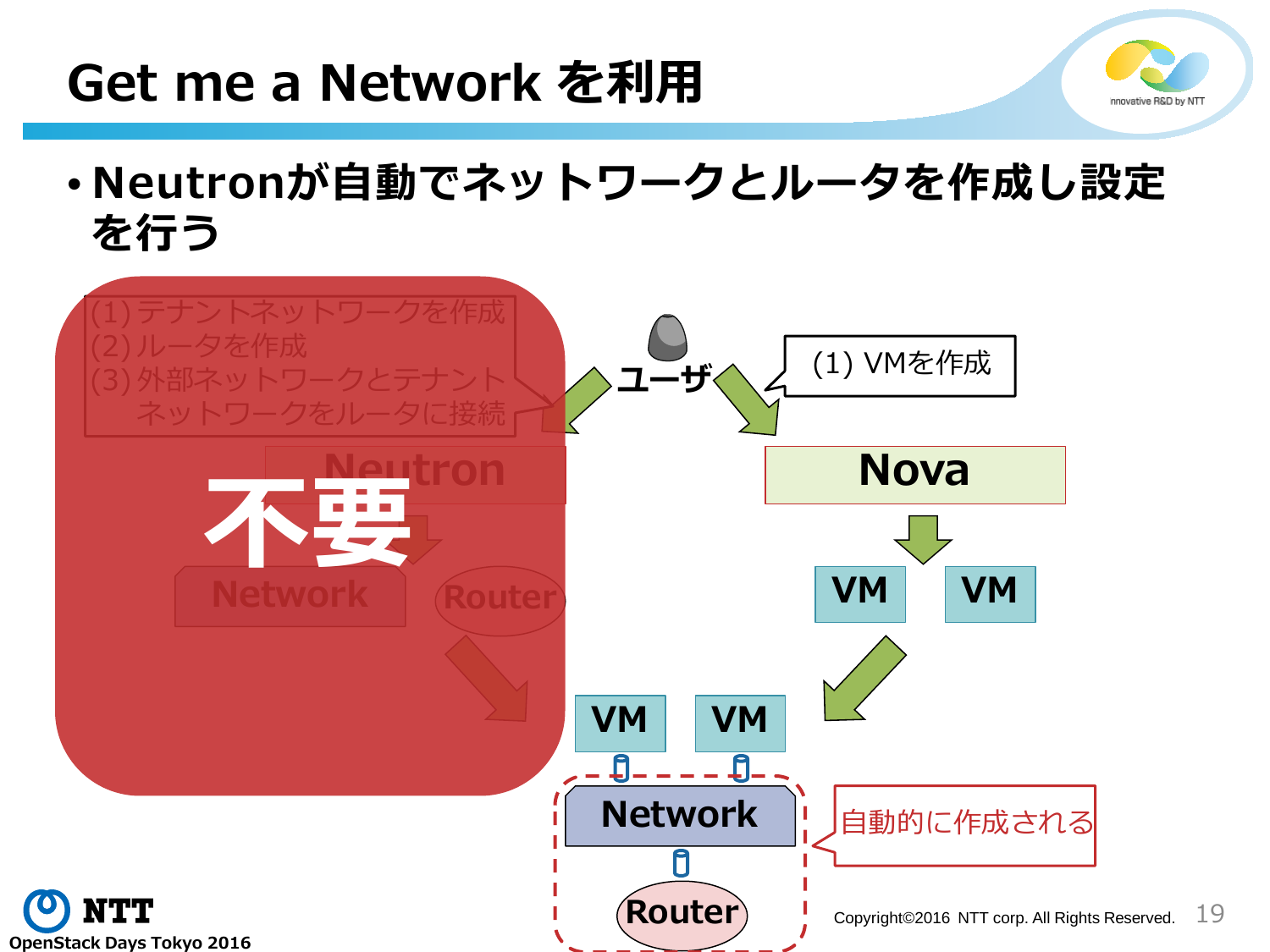## **Get me a Network 実行例**



**\$ curl -g -i -X POST http://localhost:8774/v2.1/9cf06c7e8d424a8895390e76f7cdd969/servers -H "User-Agent: python-novaclient" -H "Content-Type: application/json" -H "Accept: application/json" -H "X-OpenStack-Nova-API-Version: 2.32" -H "X-Auth-Token: \$TOKEN" -d '{"server": {"name": "net-auto-test", "imageRef ": "58baf694-b22a-4c93 b47c-a67c62d19586", "flavorRef ": "1", "max\_count": 1, "min\_count": 1, "networks": [{"uuid": "auto"}]}}' HTTP/1.1 202 Accepted Content-Length: 436 Location: http://localhost:8774/v2.1/9cf06c7e8d424a8895390e76f7cdd969/servers/49a11878 c0dc-4d7e-9c16-cd3080fdb984 Content-Type: application/json Openstack-Api-Version: compute 2.32 X-Openstack-Nova-Api-Version: 2.32 Vary: OpenStack-API-Version Vary: X-OpenStack-Nova-API-Version X-Compute-Request-Id: req-28051989-738d-4293-b125-9b4759c866b8 Date: Mon, 04 Jul 2016 06:21:19 GMT**

**{"server": {"security\_groups": [{"name": "default"}], "OS-DCF:diskConfig": "MANUAL", "id": "49a11878-c0dc-4d7e-9c16-cd3080fdb984", "links": [{"href ": "http://localhost:8774/v2.1/9cf06c7e8d424a8895390e76f7cdd969/servers/49a11878 c0dc-4d7e-9c16-cd3080fdb984", "rel": "self"}, {"href ": "http://localhost:8774/9cf06c7e8d424a8895390e76f7cdd969/servers/49a11878-c0dc-4d7e-9c16-cd3080fdb984", "rel": "bookmark"}], "adminPass": "9zvzhqhWCJAB"}}**



Copyright©2016 NTT corp. All Rights Reserved. 20 "Add REST API support for get me a network" https://review.openstack.org/#/c/316398/27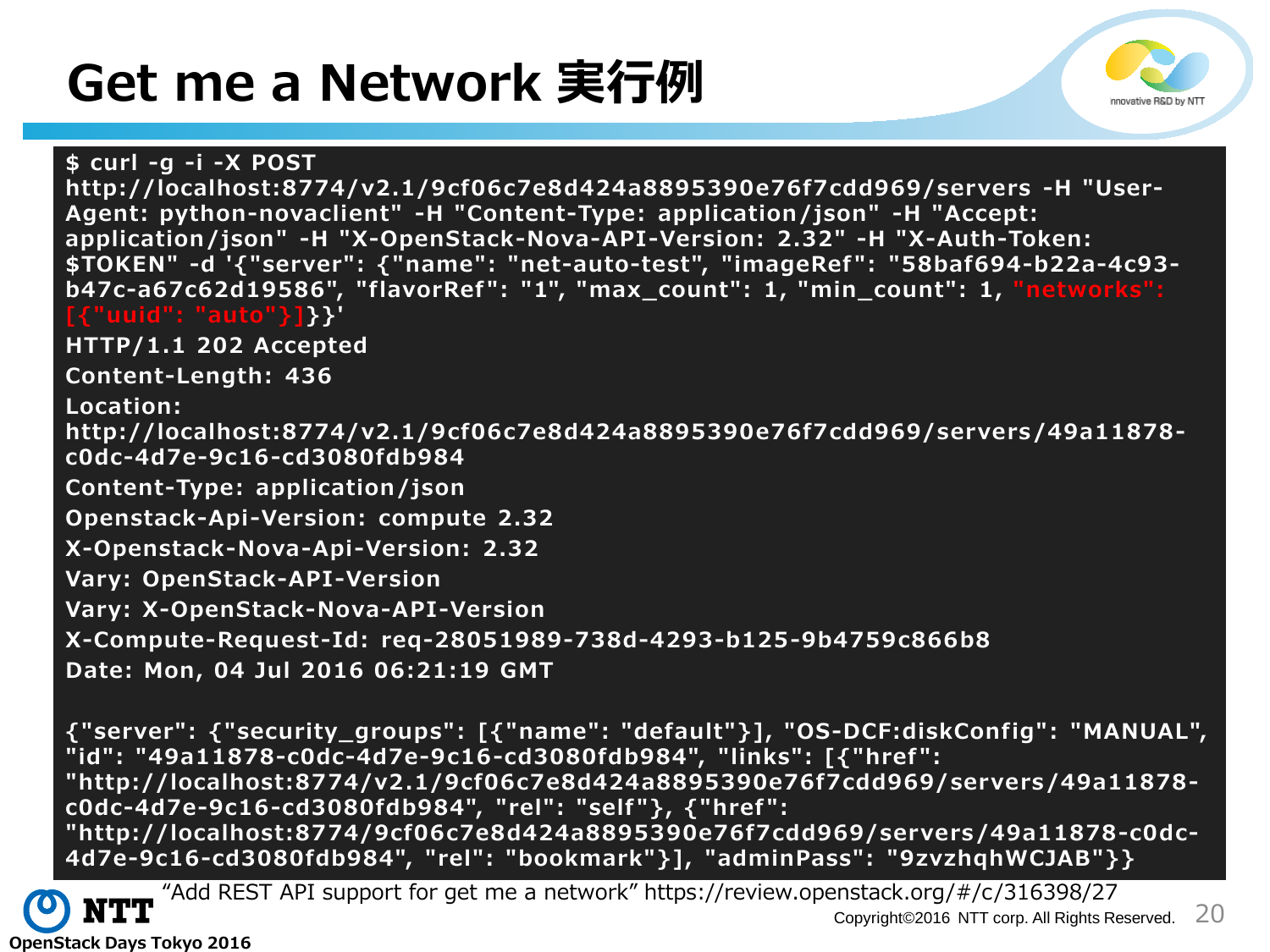## **Get me a Network 自動作成された資源**



| ubuntu:~\$ nova list                                                                                                                                                                                           |        |                                                                                                                                                                                                                                                                                                                                                    |                           |                                                                                             |  |  |
|----------------------------------------------------------------------------------------------------------------------------------------------------------------------------------------------------------------|--------|----------------------------------------------------------------------------------------------------------------------------------------------------------------------------------------------------------------------------------------------------------------------------------------------------------------------------------------------------|---------------------------|---------------------------------------------------------------------------------------------|--|--|
| I ID                                                                                                                                                                                                           | l Name | Status   Task State   Power State   Networks                                                                                                                                                                                                                                                                                                       |                           |                                                                                             |  |  |
| - 49a11878-c0dc-4d7e-9c16-cd3080fdb984   net-auto-test   ACTIVE   -                                                                                                                                            |        |                                                                                                                                                                                                                                                                                                                                                    | <b>1986 - I Running L</b> | l auto_allocated_network=10.0.0.7, 2001:db8:8000::9                                         |  |  |
| ubuntu:~\$ neutron net-list                                                                                                                                                                                    |        |                                                                                                                                                                                                                                                                                                                                                    |                           |                                                                                             |  |  |
| ∣ id                                                                                                                                                                                                           | name   | I subnets                                                                                                                                                                                                                                                                                                                                          |                           |                                                                                             |  |  |
|                                                                                                                                                                                                                |        | 1fadf172-c212-4f09-8900-8b92d2e2a7f5   auto_allocated_network   da4a4436-06a3-4625-8077-e239ad726c51 2001:db8:8000::/64<br>1 51fc7eb0-9308-42c4-8cb4-ef6fbddce2ff 10.0.0.0/24                                                                                                                                                                      |                           |                                                                                             |  |  |
| 913346b9-5c38-41d3-8286-55a09abc1d86   public                                                                                                                                                                  |        | 53b95140-b511-4554-9940-4390f4076f0e                                                                                                                                                                                                                                                                                                               |                           |                                                                                             |  |  |
| ubuntu:~\$ neutron subnet-list                                                                                                                                                                                 |        |                                                                                                                                                                                                                                                                                                                                                    |                           |                                                                                             |  |  |
| ∣ id                                                                                                                                                                                                           | name   | l cidr                                                                                                                                                                                                                                                                                                                                             |                           | allocation_pools                                                                            |  |  |
| l 51fc7eb0-9308-42c4-8cb4-ef6fbddce2ff   auto_allocated_subnet_v4   10.0.0.0/24<br>da4a4436-06a3-4625-8077-e239ad726c51   auto_allocated_subnet_v6   2001:db8:8000::/64   {"start": "2001:db8:8000::2", "end": |        |                                                                                                                                                                                                                                                                                                                                                    |                           | {"start": "10.0.0.2", "end": "10.0.0.254"}<br>  "2001:db8:8000:0:ffff:ffff:ffff:ffff:ffff"} |  |  |
| ubuntu:~\$ neutron router-list                                                                                                                                                                                 |        |                                                                                                                                                                                                                                                                                                                                                    |                           |                                                                                             |  |  |
| id                                                                                                                                                                                                             | name   | external_gateway_info                                                                                                                                                                                                                                                                                                                              |                           |                                                                                             |  |  |
|                                                                                                                                                                                                                |        | c51d98f8-e3e6-4db5-8a88-83393b6a0fa1   auto_allocated_router   {"network_id": "913346b9-5c38-41d3-8286-55a09abc1d86", "enable_snat": true,<br>"external_fixed_ips": [{"subnet_id": "53b95140-b511-4554-9940-4390f4076f0e",<br>"ip_address": "172.24.4.6"}, {"subnet_id": "04120c5b-eda9-46ba-9d8b-989d77ec0af6",<br>"ip_address": "2001:db8::b"}]} |                           |                                                                                             |  |  |

#### **Neutron "auto-allocated-topology" APIで同様に ネットワーク、サブネット、ルータを作成可能**

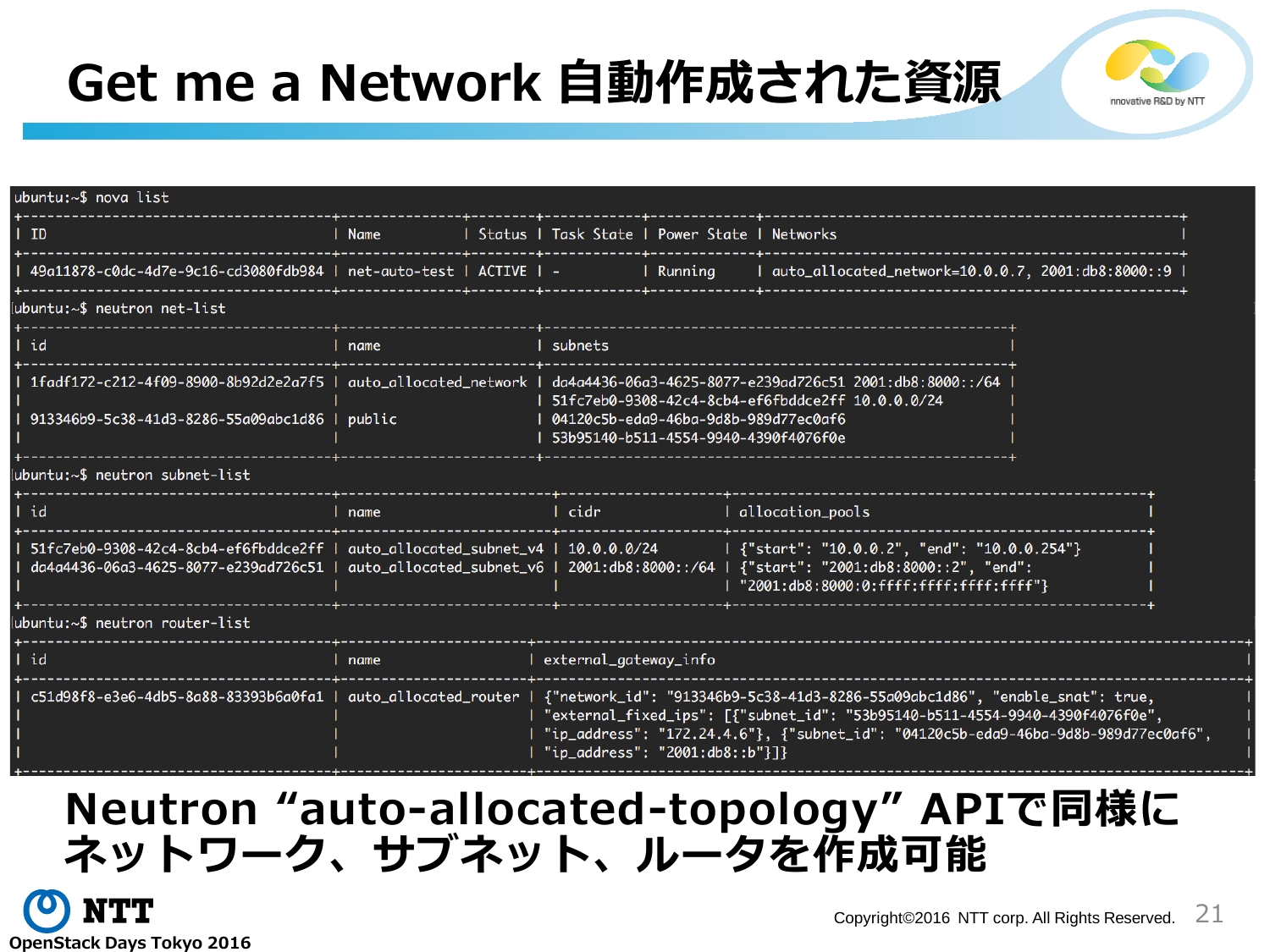

# **OpenStack Client**

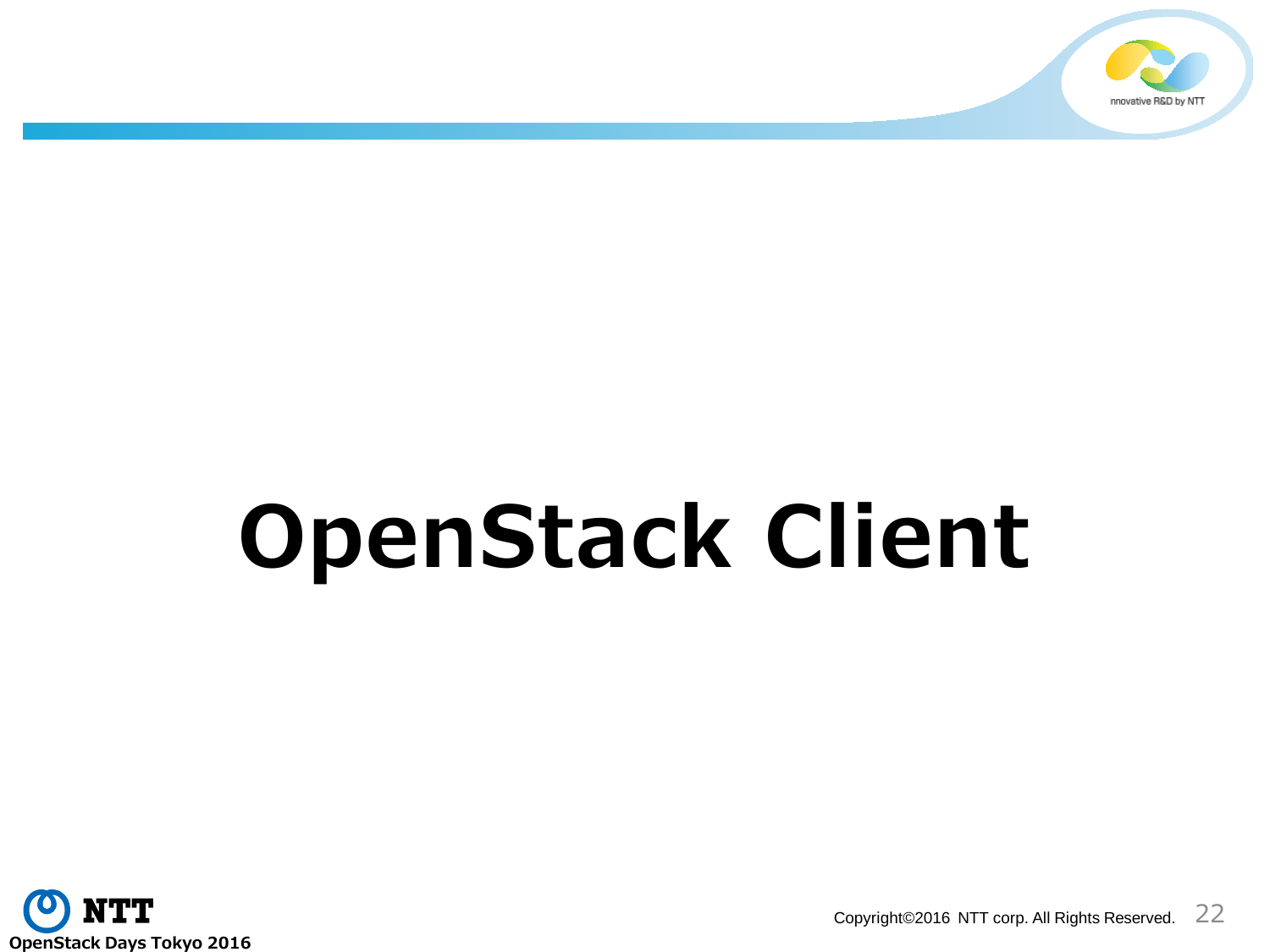



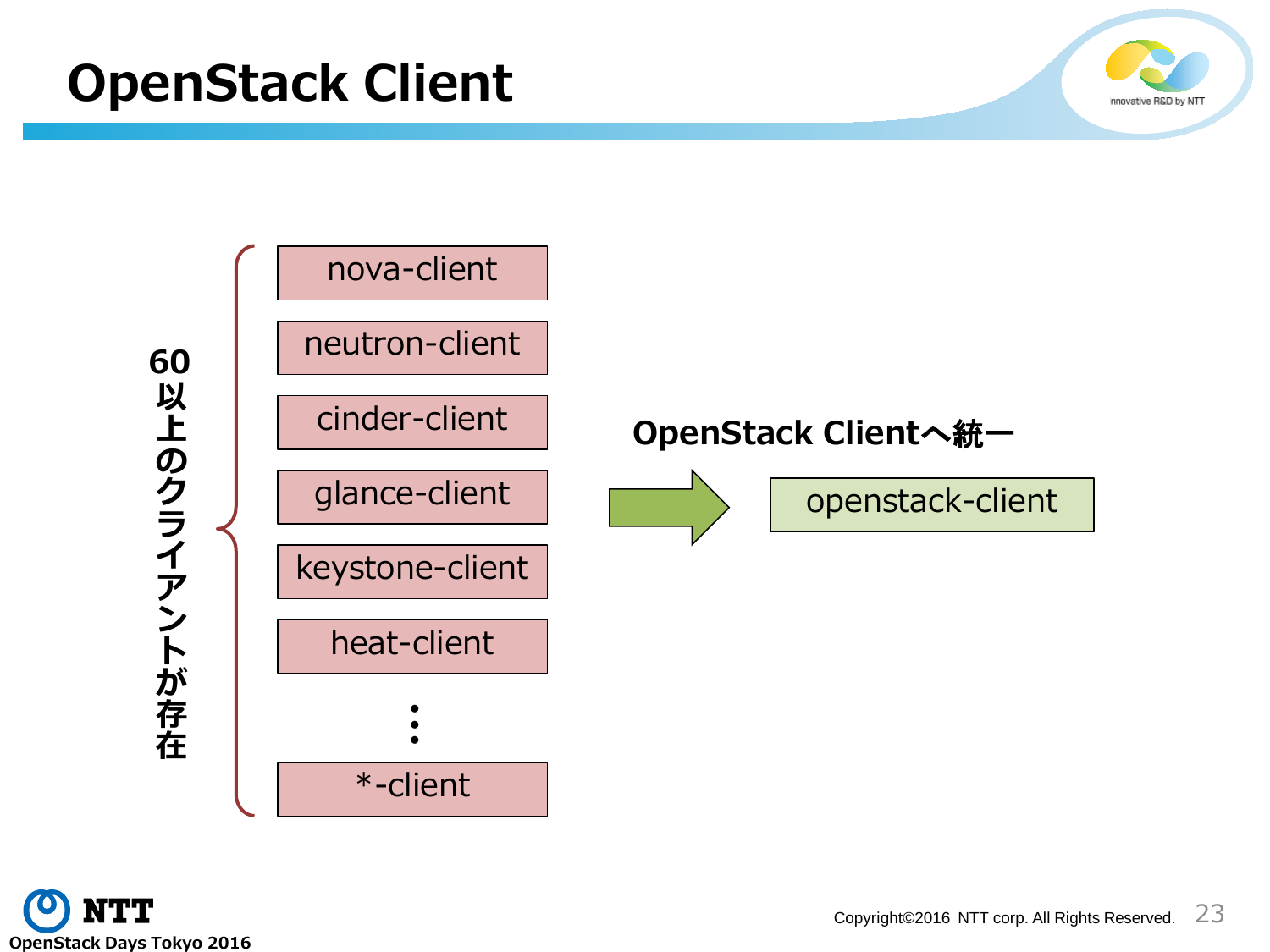## **OpenStack Client 実行例**



#### **従来のコマンド**

| ubuntu:/opt/stack/python-openstackclient\$ nova list                                                                                                                           |        |  |         |                                                                                  |                                                   |  |
|--------------------------------------------------------------------------------------------------------------------------------------------------------------------------------|--------|--|---------|----------------------------------------------------------------------------------|---------------------------------------------------|--|
| ∣ ID                                                                                                                                                                           | l Name |  |         | Status   Task State   Power State   Networks                                     |                                                   |  |
| 49a11878-c0dc-4d7e-9c16-cd3080fdb984              net-auto-test   ACTIVE   -                                                                                                   |        |  |         | Running                                                                          | auto_allocated_network=10.0.0.7, 2001:db8:8000::9 |  |
| ubuntu:/opt/stack/python-openstackclient\$ neutron net-list                                                                                                                    |        |  |         |                                                                                  |                                                   |  |
| l id                                                                                                                                                                           | l name |  | subnets |                                                                                  |                                                   |  |
| l 1fadf172-c212-4f09-8900-8b92d2e2a7f5   auto_allocated_network   da4a4436-06a3-4625-8077-e239ad726c51 2001:db8:8000::/64  <br>  913346b9-5c38-41d3-8286-55a09abc1d86   public |        |  |         | 04120c5b-eda9-46ba-9d8b-989d77ec0af6   ا<br>53b95140-b511-4554-9940-4390f4076f0e | 51fc7eb0-9308-42c4-8cb4-ef6fbddce2ff 10.0.0.0/24  |  |

#### **新しいコマンド**

| ubuntu:/opt/stack/python-openstackclient\$ openstack server list  |             |  |                                                                                                                                                                                                                              |  |  |  |  |
|-------------------------------------------------------------------|-------------|--|------------------------------------------------------------------------------------------------------------------------------------------------------------------------------------------------------------------------------|--|--|--|--|
| <b>ID</b>                                                         | Name        |  | Status   Networks                                                                                                                                                                                                            |  |  |  |  |
|                                                                   |             |  | l 49a11878-c0dc-4d7e-9c16-cd3080fdb984   net-auto-test   ACTIVE   auto_allocated_network=10.0.0.7, 2001:db8:8000::9                                                                                                          |  |  |  |  |
| ubuntu:/opt/stack/python-openstackclient\$ openstack network list |             |  |                                                                                                                                                                                                                              |  |  |  |  |
| <b>ID</b>                                                         | <b>Name</b> |  | <b>Subnets</b>                                                                                                                                                                                                               |  |  |  |  |
| 913346b9-5c38-41d3-8286-55a09abc1d86   public                     |             |  | l 1fadf172-c212-4f09-8900-8b92d2e2a7f5 l auto_allocated_network l 51fc7eb0-9308-42c4-8cb4-ef6fbddce2ff, da4a4436-06a3-4625-8077-e239ad726c51<br>l 04120c5b-eda9-46ba-9d8b-989d77ec0af6, 53b95140-b511-4554-9940-4390f4076f0e |  |  |  |  |

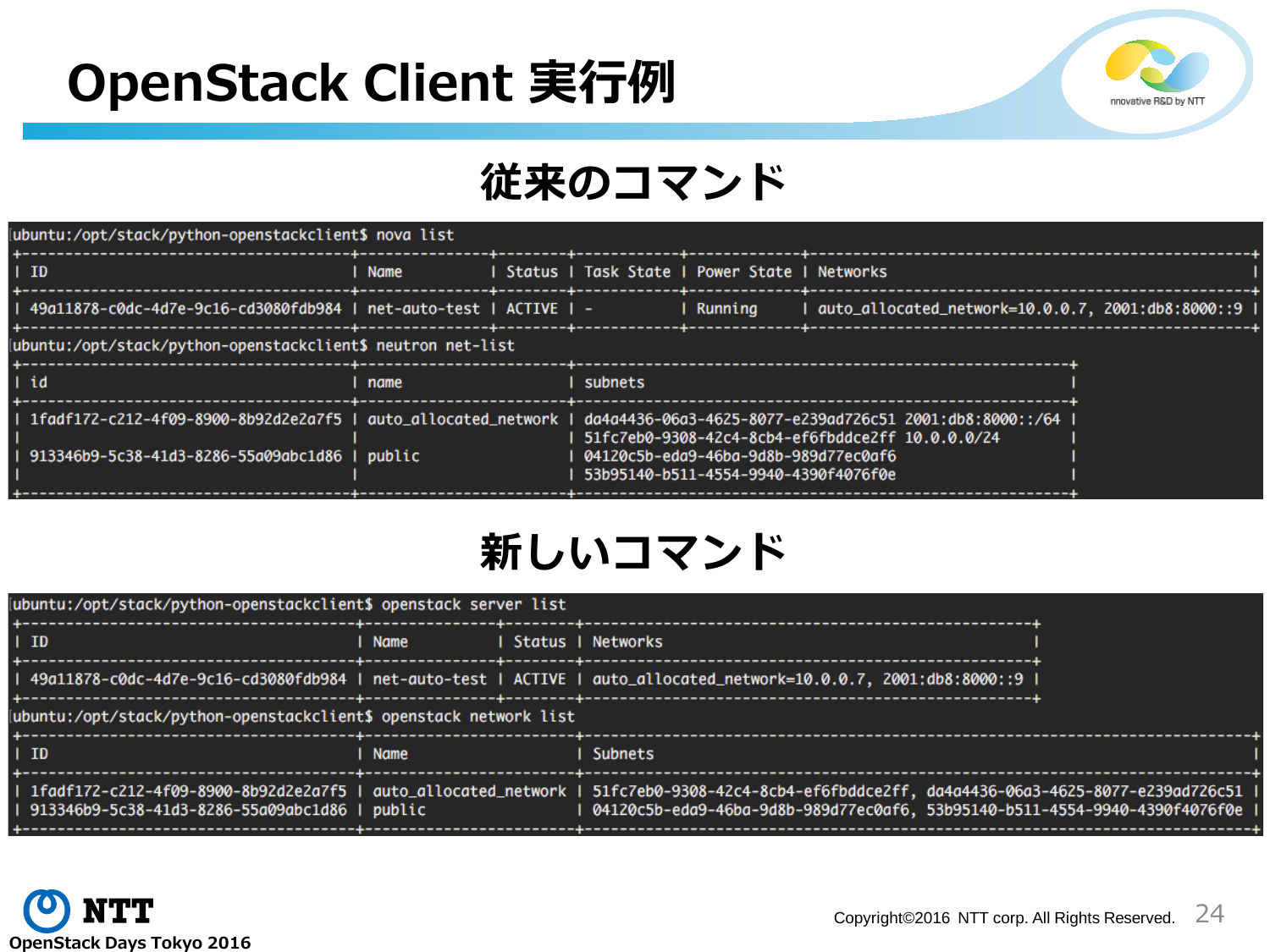

## **Upgrade**

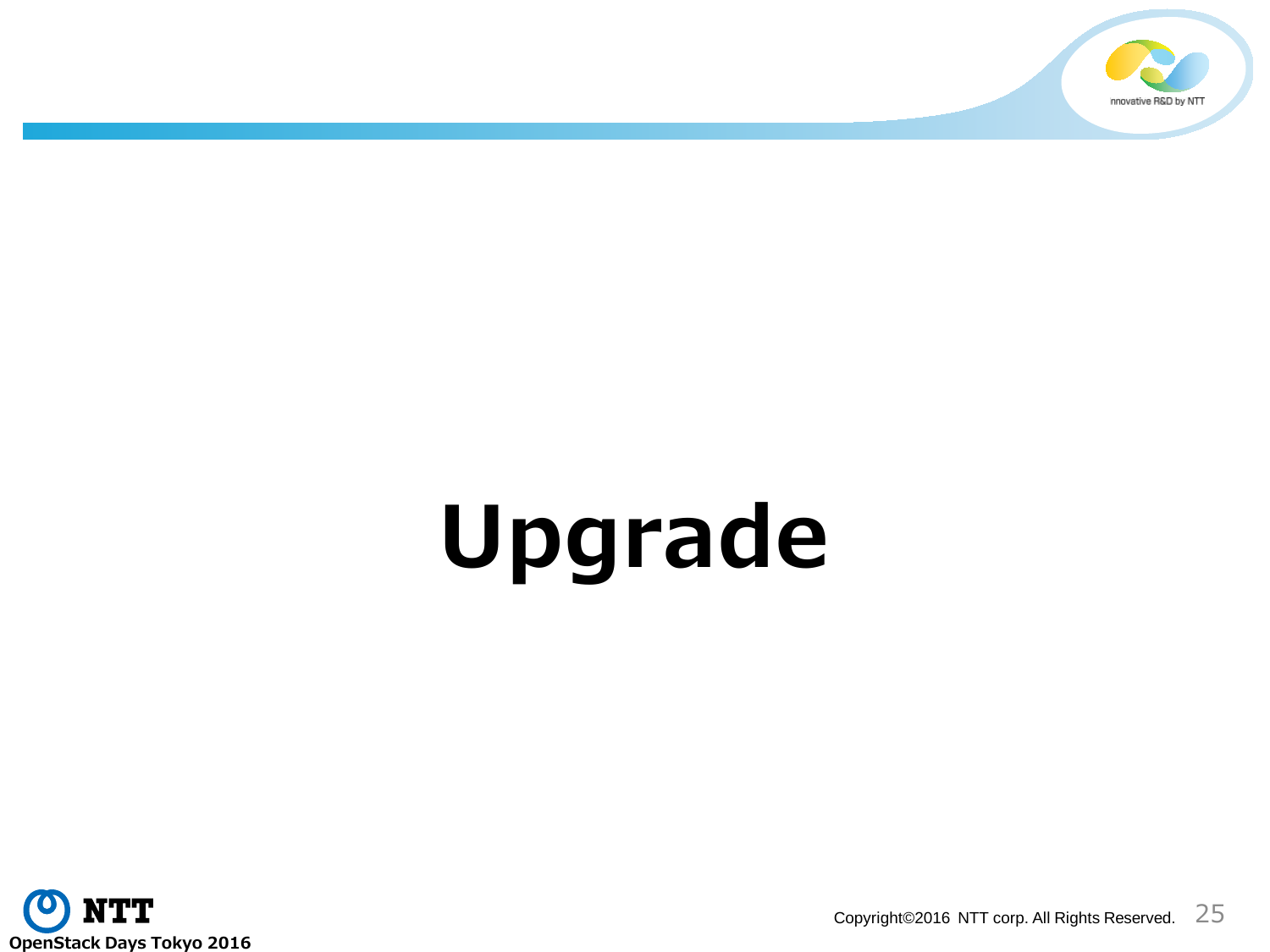

#### **1. neutron-db-manage upgrade --expand**

• DBのテーブル追加等、serverは稼働していても良い



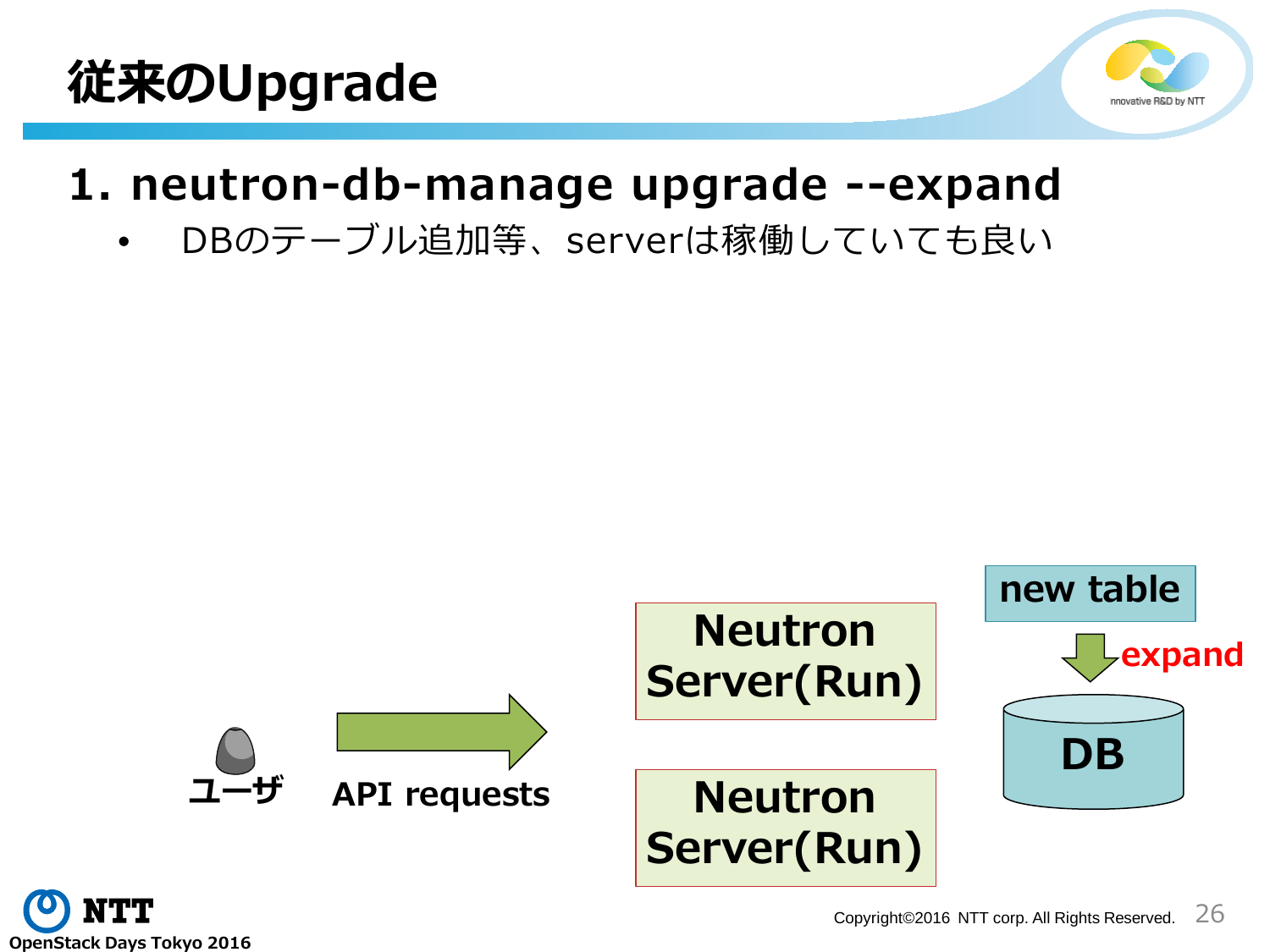

#### **1. neutron-db-manage upgrade --expand**

- DBのテーブル追加等、serverは稼働していても良い
- **2. neutron server stop**
- **3. neutron-db-manage upgrade --contract**
	- DBのテーブル削除等、serverは停止している必要がある



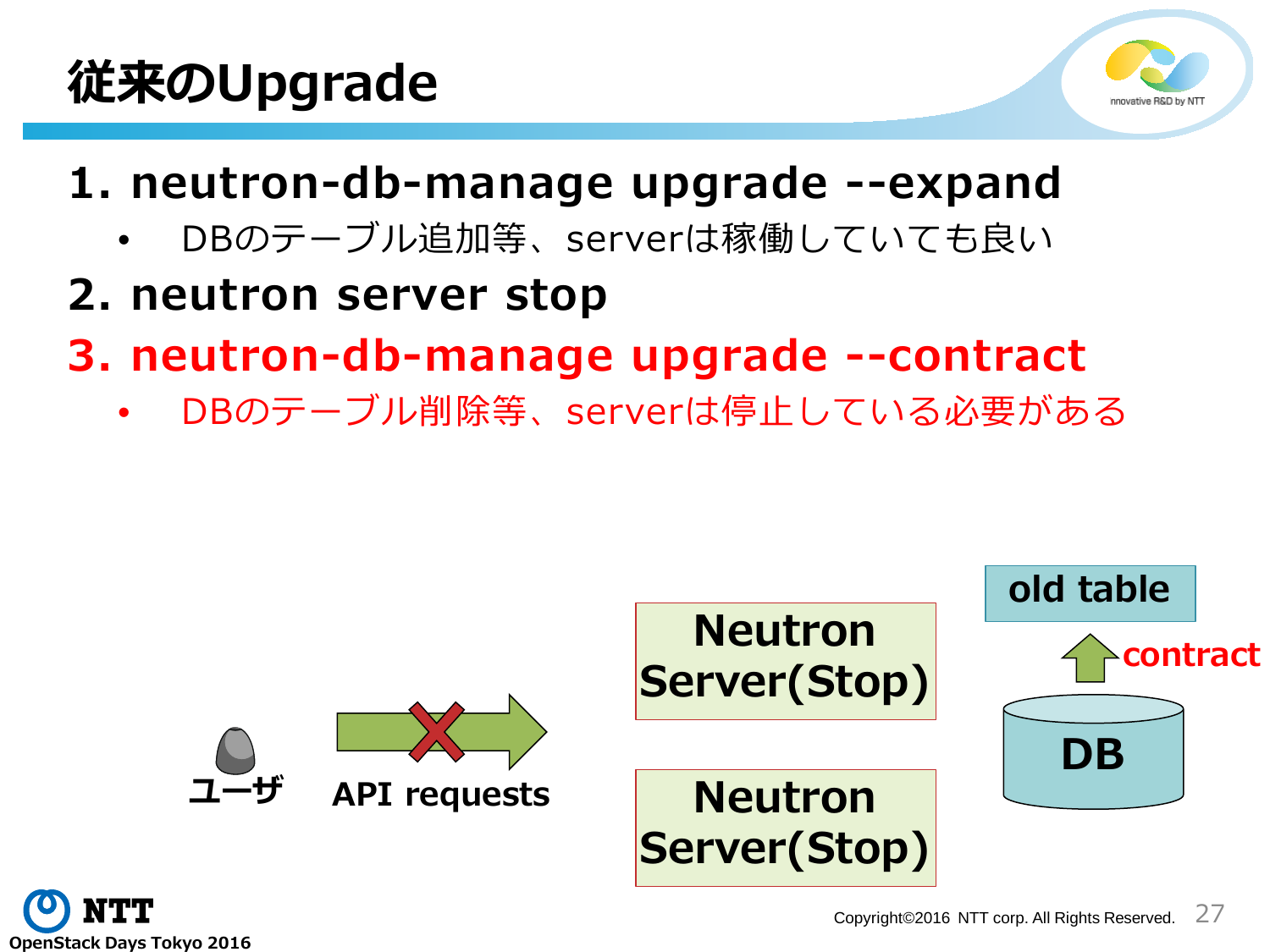

- **1. neutron-db-manage upgrade --expand**
	- DBのテーブル追加等、serverは稼働していても良い
- **2. neutron server stop**
- **3. neutron-db-manage upgrade --contract**
	- DBのテーブル削除等、serverは停止している必要がある
- **4. neutron server update & start**



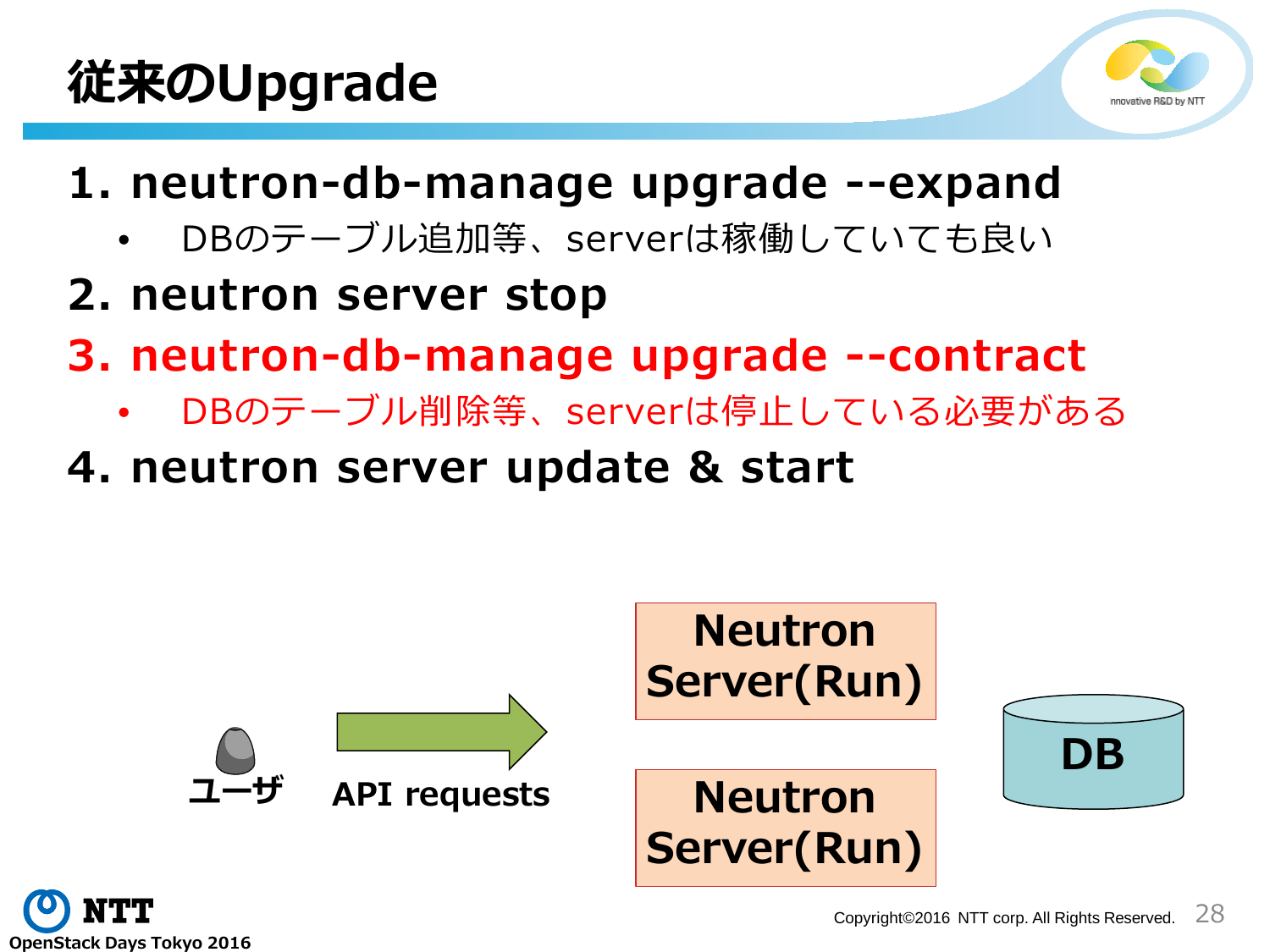#### **Newton以降のUpgrade**



- **Oslo VersionedObject(OVO)によってリソースの バージョンが厳密に管理される**
- **新旧バージョンのNeutron Serverが混在可能なため、 rolling upgradeが容易になる**



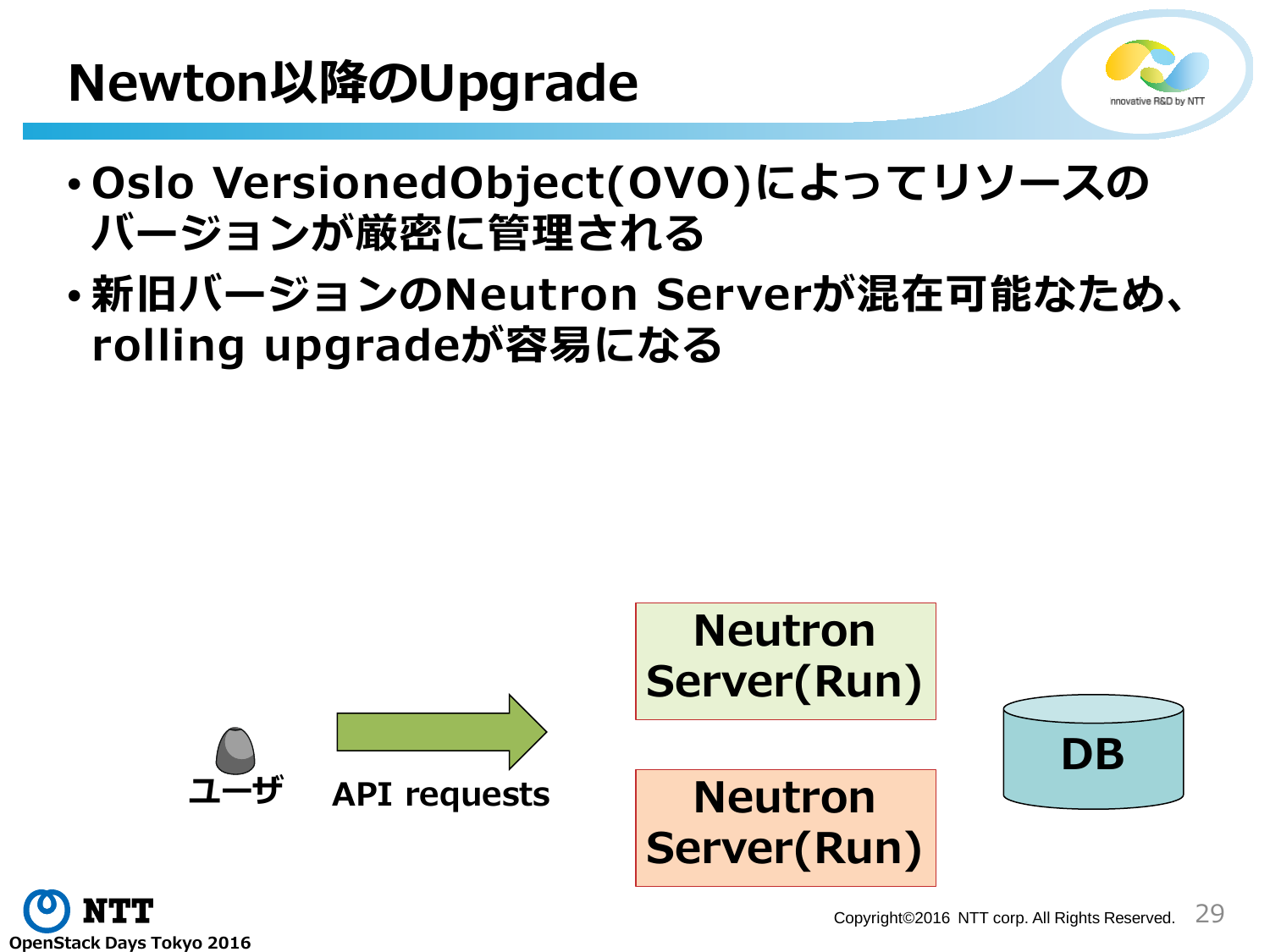

## **Neutron Stadium**

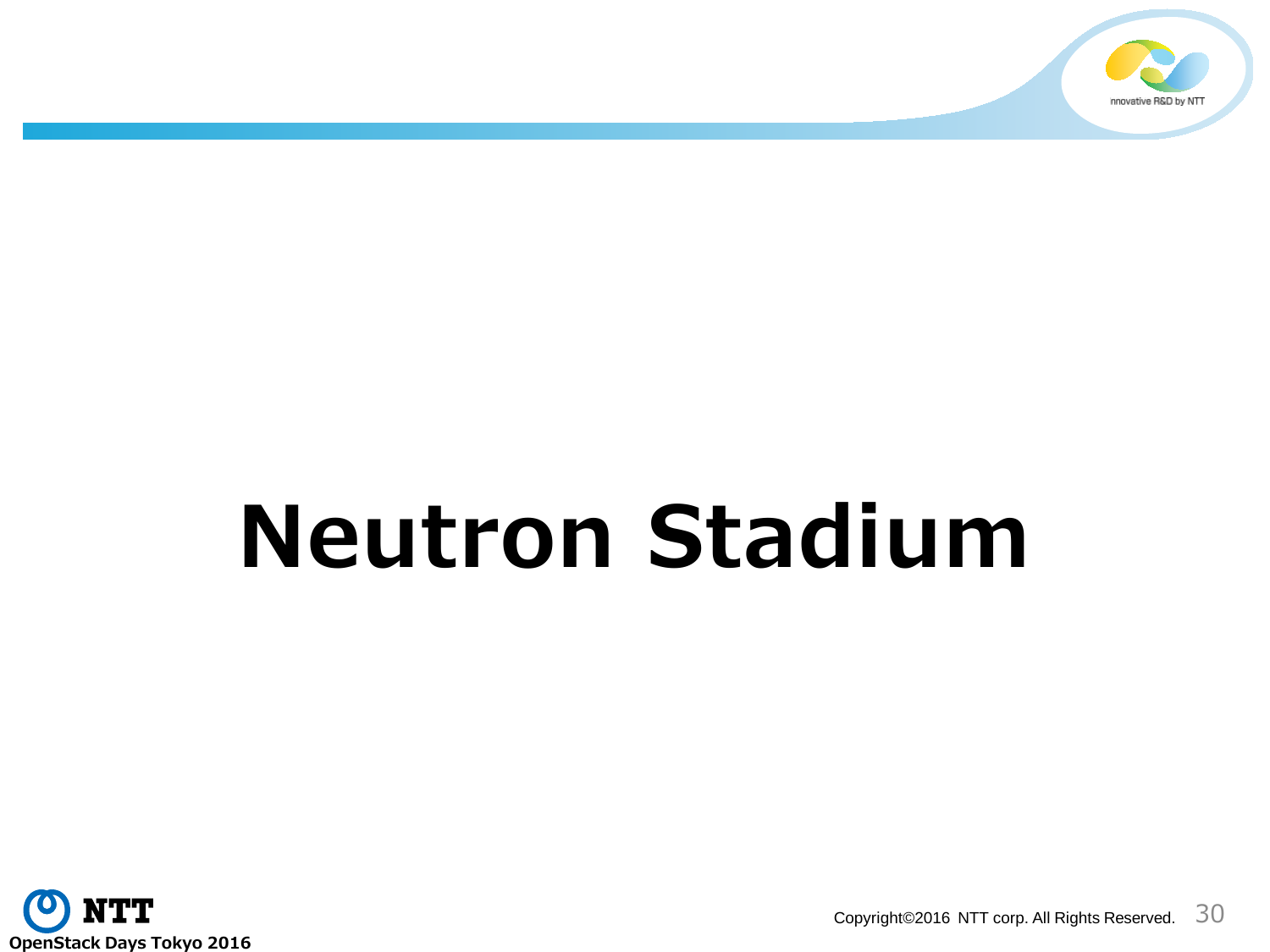## **Neutron Stadium 歴史的経緯**



#### **Neutron内部のコアリソースを管理するコアプラグイン、 その他のリソースを管理するサービスプラグインを Neutronから外出しする活動が行われていた**

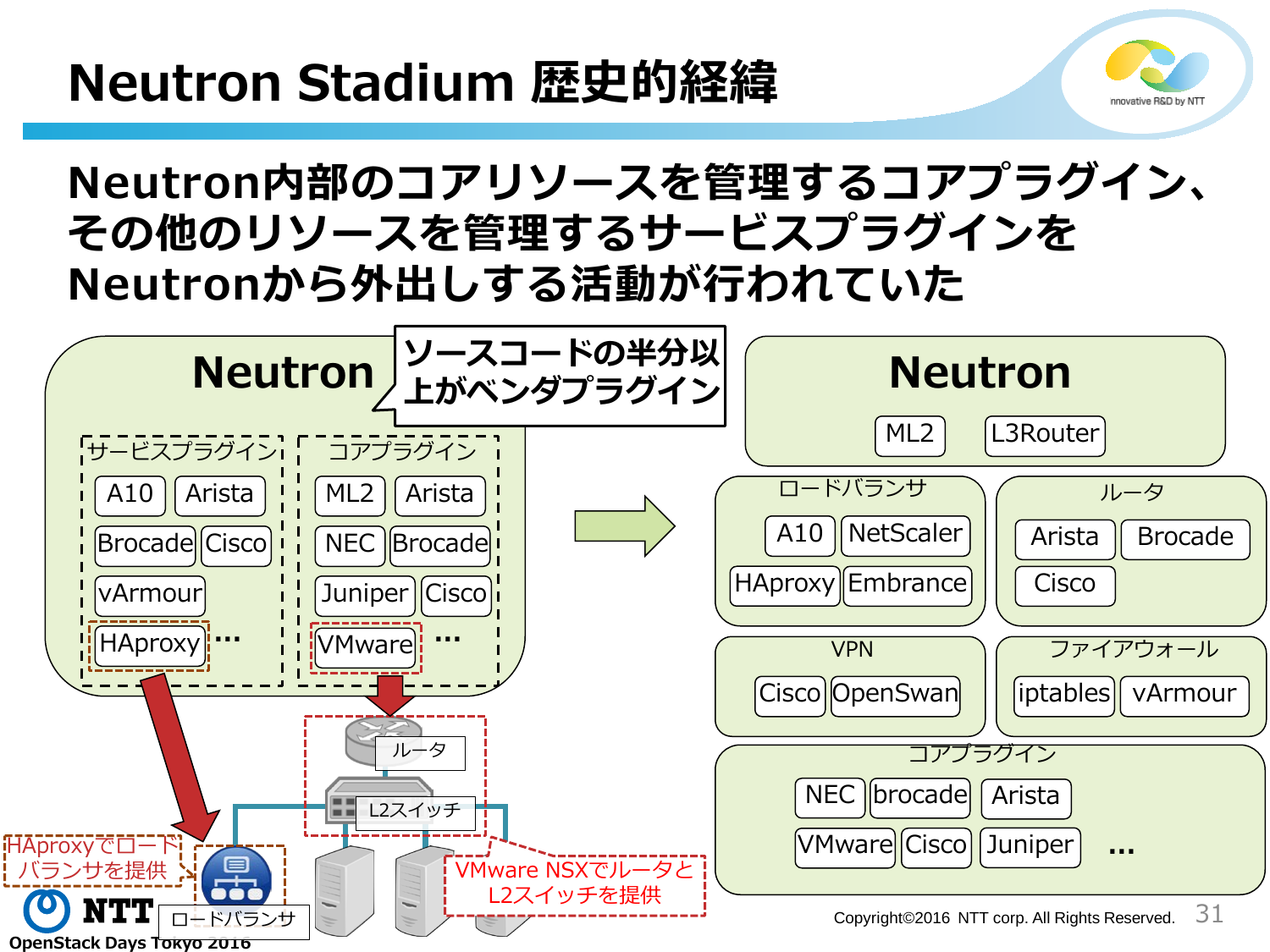## **Mitakaのプロジェクト構成**



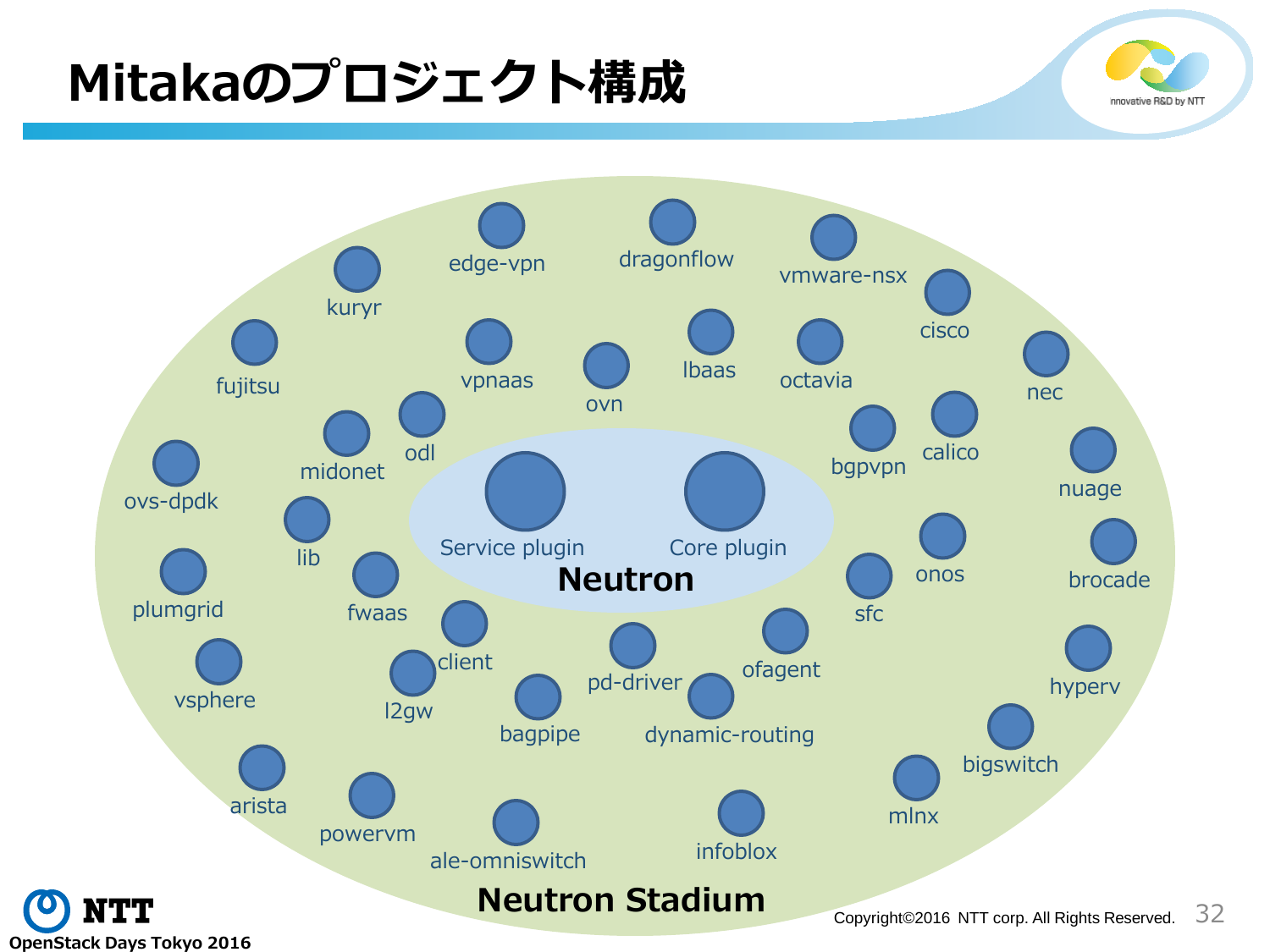## **最新のプロジェクト構成**